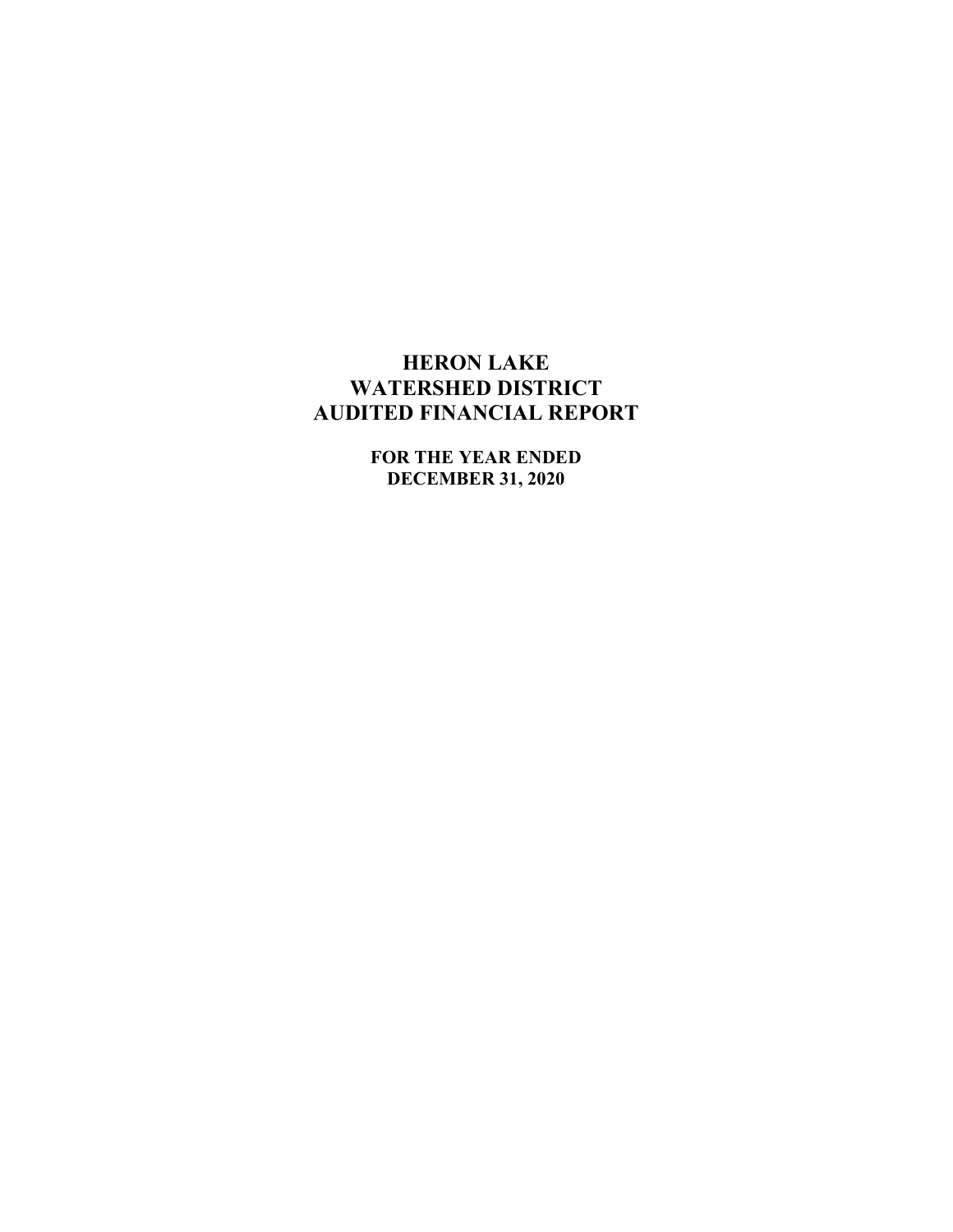# HERON LAKE WATERSHED DISTRICT

# TABLE OF CONTENTS

# DECEMBER 31, 2020

| Schedule of Board Members and Officials                                          | Page      |
|----------------------------------------------------------------------------------|-----------|
| <b>Independent Auditors' Report</b>                                              | $2 - 3$   |
| Managements' Discussion and Analysis                                             | $4 - 8$   |
| <b>Basic Financial Statements:</b>                                               |           |
| Government-Wide Financial Statements                                             |           |
| <b>Statement of Net Position</b>                                                 | 9         |
| <b>Statement of Activities</b>                                                   | 10        |
| <b>Fund Financial Statements:</b>                                                |           |
| <b>Balance Sheet - Governmental Funds</b>                                        | 11        |
| Reconciliation of the Balance Sheet to the Statement of Net Position             | 12        |
| Statement of Revenues, Expenditures, and Changes in Fund Balance -               |           |
| Governmental Funds                                                               | $13 - 15$ |
| Reconciliation of the Statement of Revenues, Expenditures and Changes in Fund    |           |
| Balance to the Statement of Activities - Governmental Funds                      | 16        |
| Notes to the Financial Statements                                                | $17 - 34$ |
| Required Supplementary Information:                                              |           |
| Budgetary Comparison Schedule - General Fund                                     | 35        |
| Notes to Required Supplementary Information                                      | 36        |
| Schedule of District's Proportionate Share of Net Pension Liability              | 37        |
| Schedule of Contributions                                                        | 38        |
| <b>Additional Reports:</b>                                                       |           |
| Independent Auditor's Report on Internal Control Over Financial Reporting and on |           |
| Compliance and Other Matters Based on an Audit of Financial Statements           |           |
| Performed in Accordance with Government Auditing Standards                       | $39 - 40$ |
| Schedule of Findings and Responses                                               | 41        |
| Independent Auditor's Report on Minnesota Legal Compliance                       | 42        |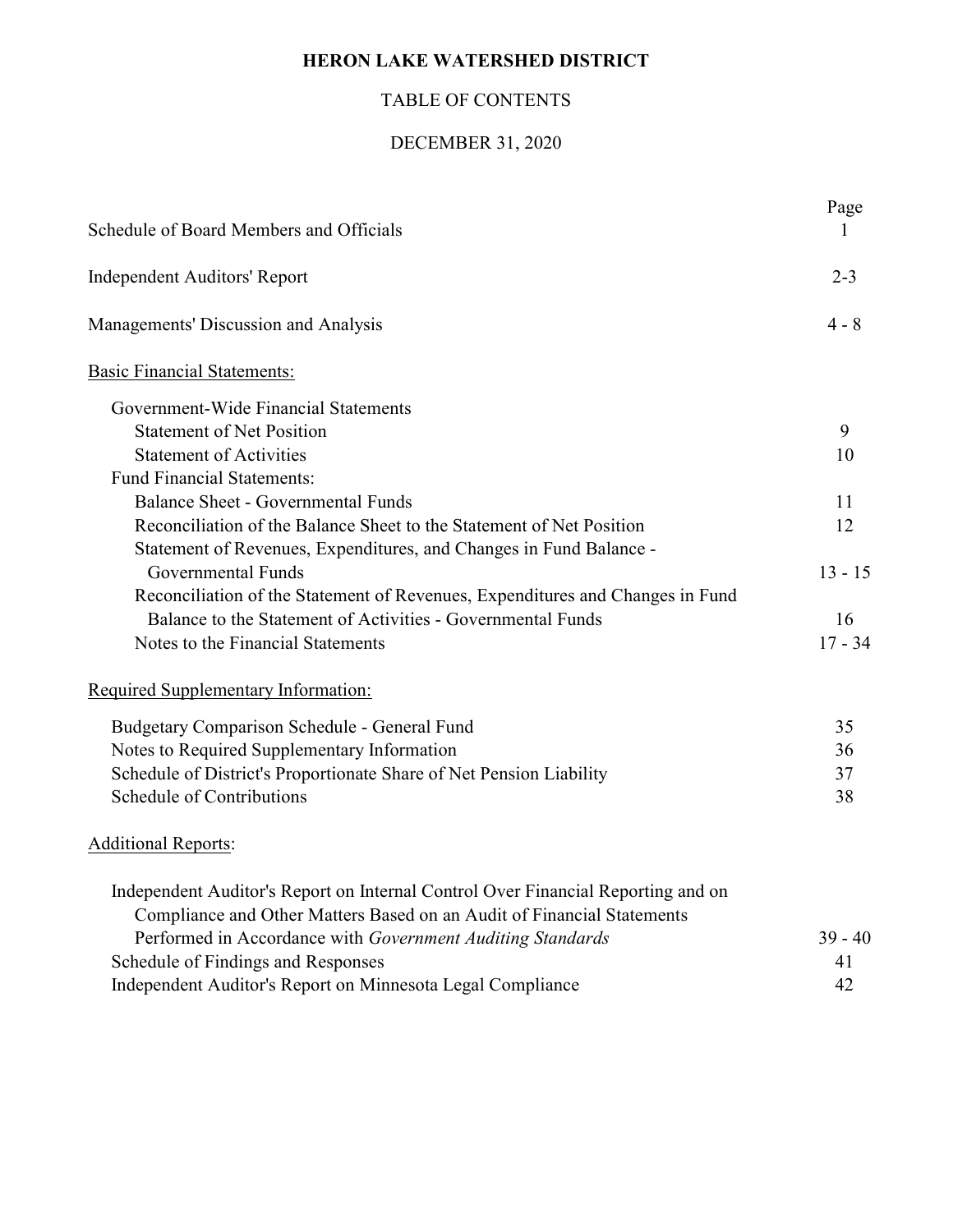# HERON LAKE WATERSHED DISTRICT

# SCHEDULE OF MANAGERS AND OFFICIALS

DECEMBER 31, 2020

Term Expires

| Wayne Rasche        | President      | $2 - 24 - 23$ |
|---------------------|----------------|---------------|
| <b>Bruce Leinen</b> | Vice President | $2 - 24 - 21$ |
| Harvey Kruger       | Secretary      | $2 - 24 - 21$ |
| Mark Bartosh        | Treasurer      | $2 - 24 - 22$ |
| Cory Reith          | Manager        | $2 - 24 - 23$ |
|                     |                |               |

| Jan Voit            | District Administrator | Indefinite |
|---------------------|------------------------|------------|
| Catherine Wegehaupt | Watershed Technician   | Indefinite |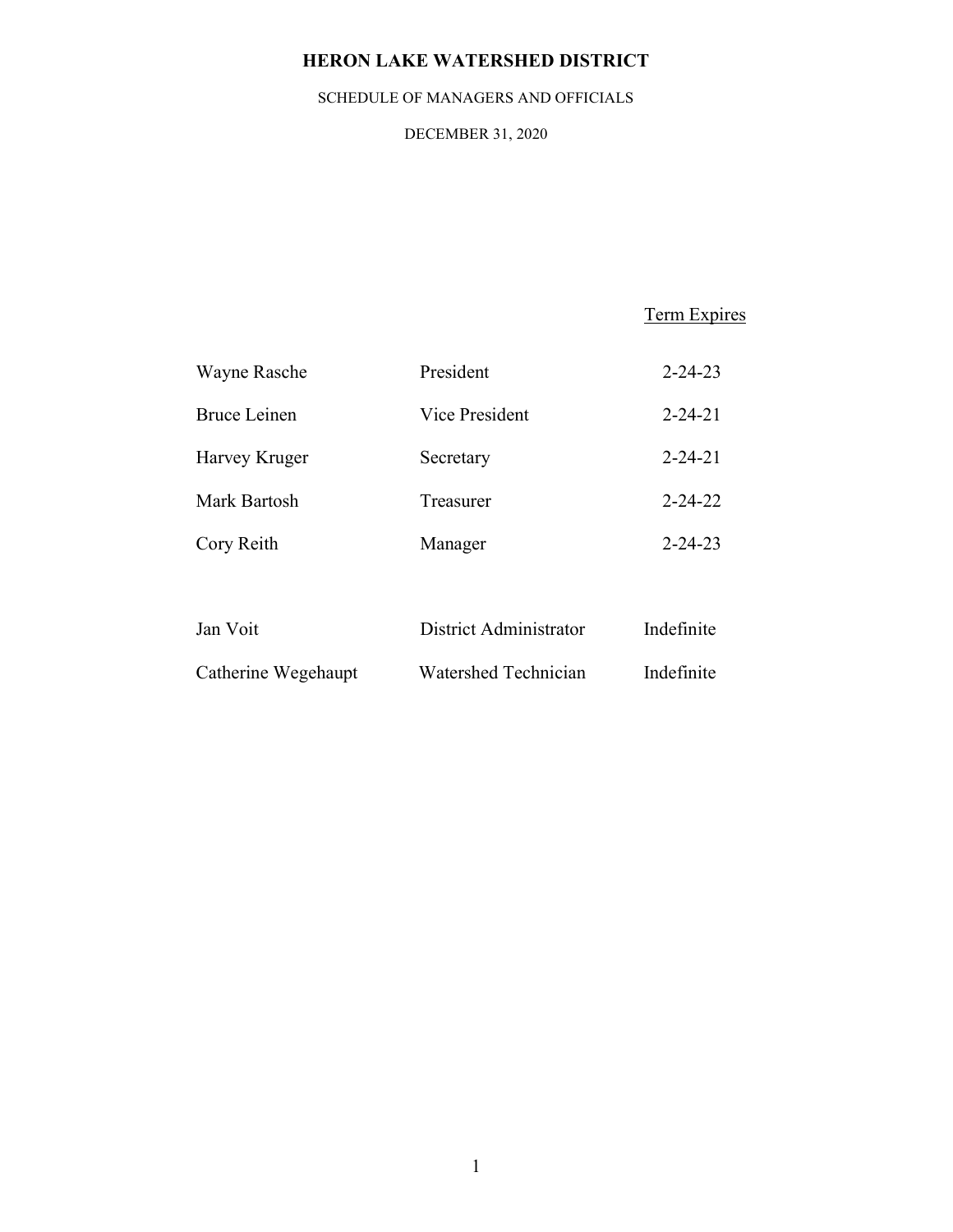# DANIELLE L. BERG, LTD

Certified Public Accountant

PO Box 262 **Danielle Berg, CPA** 432 Legion Field Road Slayton, MN 56172 Marshall, MN 56258

(507) 836-8505 Pamela Jacobson Wendy Forsberg (507) 532-9674 Fax 507-836-8505 Kristel Nelson Sabrina Vosberg Fax 507-532-9676 dlbergcpa@gmail.com

#### INDEPENDENT AUDITOR'S REPORT

Heron Lake Watershed District PO Box 345 Heron Lake, MN 56137

We have audited the accompanying financial statements of the governmental activities and the major fund, the general fund, of the Heron Lake Watershed District as of and for the year ended December 31, 2020, and the related notes to the financial statements, which collectively comprise the Heron Lake Watershed District's basic financial statements as listed in the table of contents.

## Management's Responsibility for the Financial Statements

Management is responsible for the preparation and fair presentation of these financial statements in accordance with accounting principles generally accepted in the United States of America; this includes the design, implementation, and maintenance of internal control relevant to the preparation and fair presentation of financial statements that are free from material misstatement, whether due to fraud or error.

#### Auditor's Responsibility

Our responsibility is to express opinions on these financial statements based on our audit. We conducted our audit in accordance with auditing standards generally accepted in the United States of America and the standards applicable to financial audits contained in Government Auditing Standards, issued by the Comptroller General of the United States. Those standards require that we plan and perform the audit to obtain reasonable assurance about whether the financial statements are free from material misstatement.

An audit involves performing procedures to obtain audit evidence about the amounts and disclosures in the financial statements. The procedures selected depend on the auditor's judgment, including the assessment of the risks of material misstatement of the financial statements, whether due to fraud or error. In making those risk assessments, the auditor considers internal control relevant to the entity's preparation and fair presentation of the financial statements in order to design audit procedures that are appropriate in the circumstances, but not for the purpose of expressing an opinion on the effectiveness of the entity's internal control. Accordingly, we express no such opinion. An audit also includes evaluating the appropriateness of accounting policies used and the reasonableness of significant accounting estimates made by management, as well as evaluating the overall presentation of the financial statements.

We believe that the audit evidence we have obtained is sufficient and appropriate to provide a basis for our audit opinions.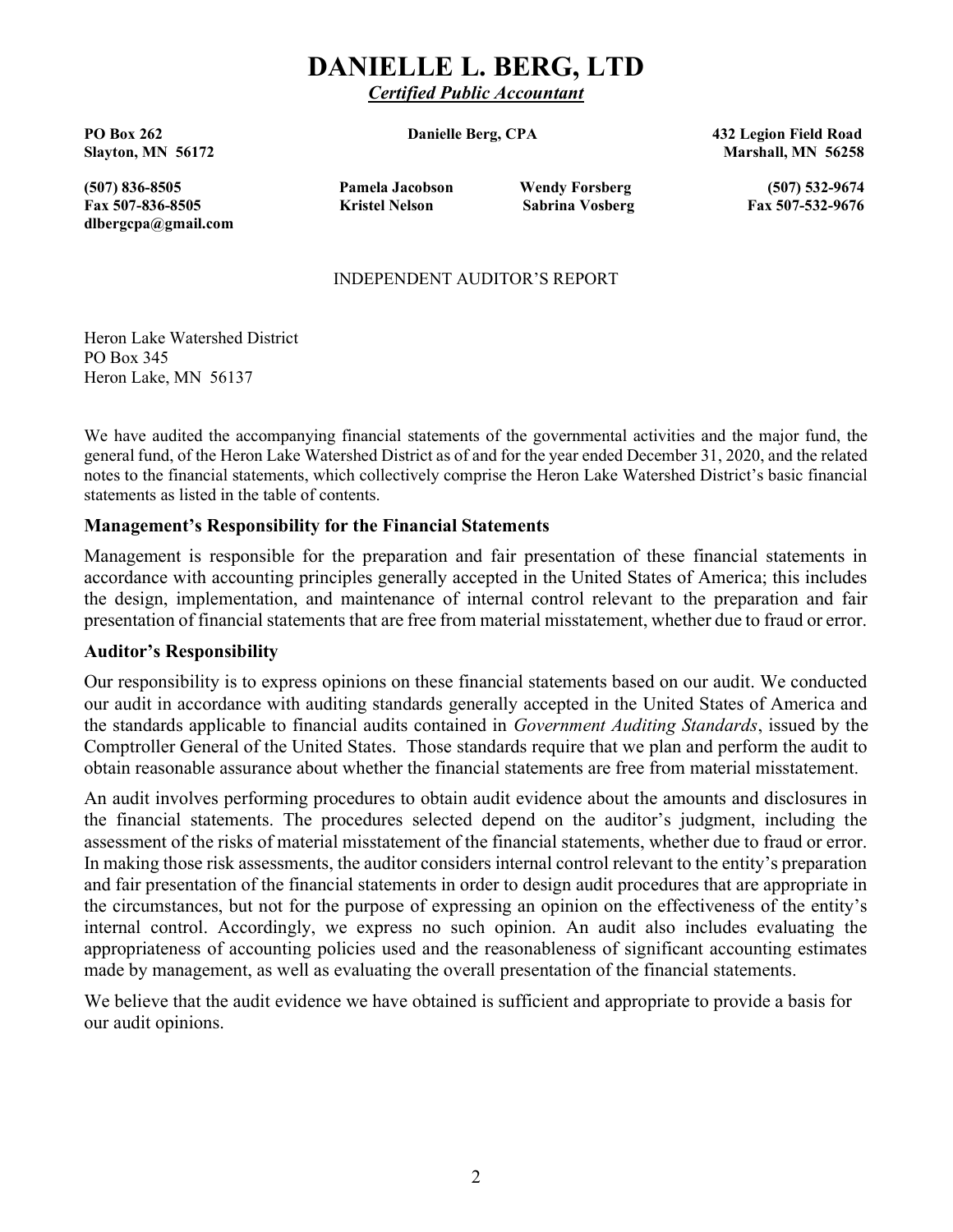# **Opinions**

In our opinion, the financial statements referred to above present fairly, in all material respects, the respective financial position of the governmental activities and the major fund, the general fund, of the Heron Lake Watershed District, as of December 31, 2020, and the respective changes in financial position for the year then ended in accordance with accounting principles generally accepted in the United States of America.

## Other Matters

## Required Supplementary Information

Accounting principles generally accepted in the United States of America require that the management's discussion and analysis and Required Supplementary Information as listed in the table of contents be presented to supplement the basic financial statements. Such information, although not a part of the basic financial statements, is required by the Governmental Accounting Standards Board, who considers it to be an essential part of financial reporting for placing the basic financial statements in an appropriate operational, economic, or historical context. We have applied certain limited procedures to the required supplementary information in accordance with auditing standards generally accepted in the United States of America, which consisted of inquiries of management about the methods of preparing the information and comparing the information for consistency with management's responses to our inquiries, the basic financial statements, and other knowledge we obtained during our audit of the basic financial statements. We do not express an opinion or provide any assurance on the information because the limited procedures do not provide us with sufficient evidence to express an opinion or provide any assurance.

In accordance with Government Auditing Standards, we have also issued a report dated November 29, 2021, on our consideration of the Heron Lake Watershed District's internal control over financial reporting and our tests of its compliance with certain provisions of laws, regulations, contracts and grants agreements and other matters. The purpose of that report is to describe the scope of our testing of the internal control over financial reporting and compliance and the results of that testing, and not to provide an opinion on the effectiveness of the Heron Lake Watershed District's internal control over financial reporting or on compliance. That report is an integral part of an audit performed in accordance with Government Auditing Standards in considering Heron Lake Watershed District's internal control over financial reporting and compliance.

> Danielle L. Berg, Ltd. Certified Public Accountant

November 29, 2021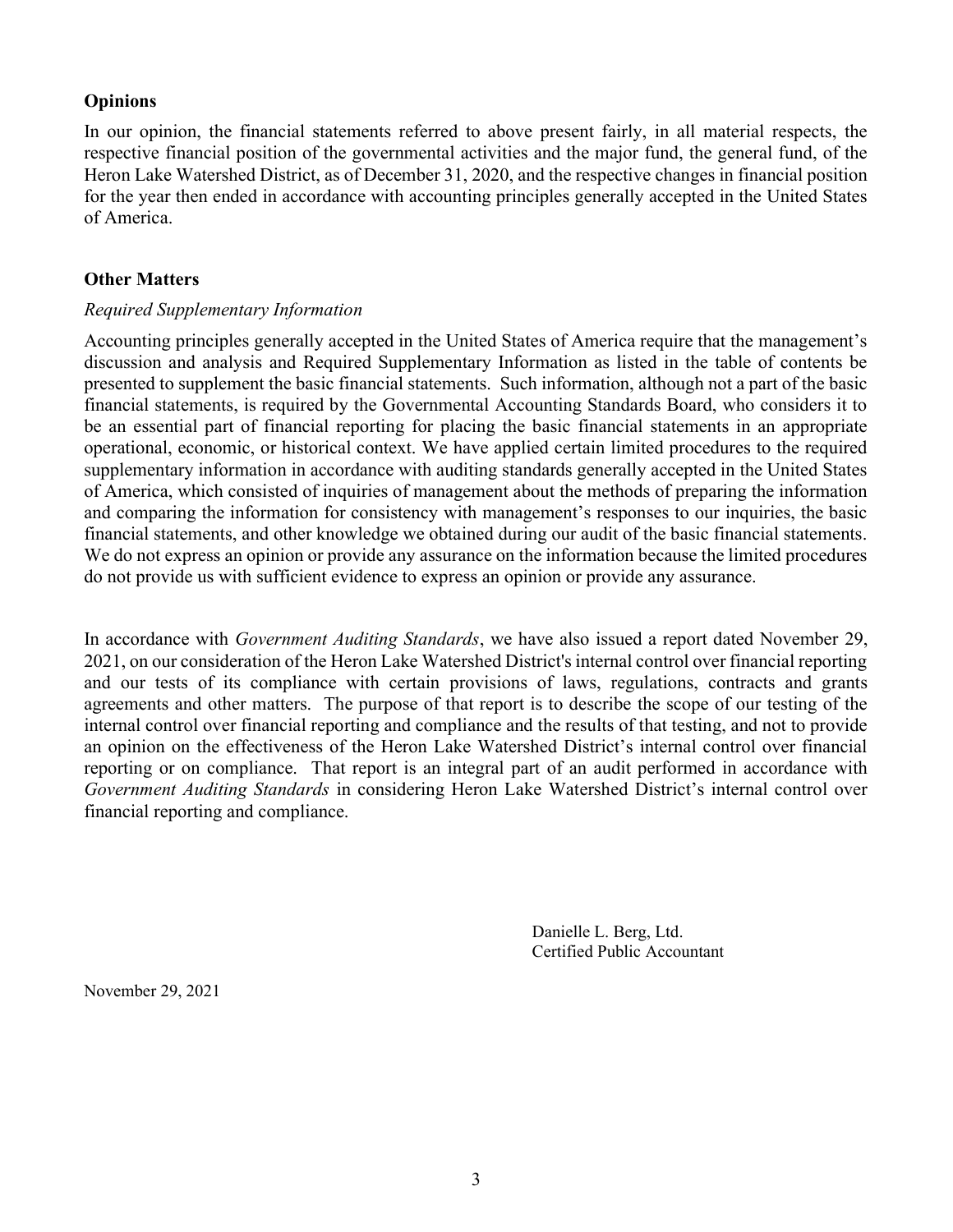#### HERON LAKE WATERSHED DISTRICT STATEMENT OF NET POSITION DECEMBER 31, 2020

| <b>ASSETS</b><br>\$<br>Cash in Checking<br>349,406<br><b>Investment Certificates</b><br>204,657<br><b>Restricted Assets</b><br><b>Restricted Cash</b><br>269,213<br>Loans Receivable<br>200,344<br><b>Accounts Receivable</b><br>3,563<br>Grants Receivable<br>5,474<br>Delinquent Taxes Receivable<br>1,820<br>Due from Other Governmental Units -<br>9,645,032<br>HLWD Public Drainage System Projects<br>Capital Assets:<br>Nondepreciable<br>18,000<br>3,075<br>Depreciable, Net of Accumulated Depreciation<br><b>Total Assets</b><br>\$<br>10,700,584<br>DEFERRED OUTFLOWS OF RESOURCES<br>Deferred Outflows of Resources from PERA (GERF)<br>\$<br>15,165<br>TOTAL ASSETS AND DEFERRED OUTFLOWS OF RESOURCES<br>\$<br>10,715,749<br><b>LIABILITIES</b><br>Accounts Payable<br>\$<br>550,162<br>Accrued Salaries and Wages<br>993<br>358<br>Accrued Interest Payable<br><b>Unearned Revenue</b><br>45,824<br><b>Accrued Compensated Absences</b><br>17,856<br>Lines of Credit<br>9,031,765<br>Long-Term Liabilities:<br>Due to Other Governmentat Units (MPCA)<br>Due Within One Year<br>104,327<br>Due in More Than One Year<br>365,435<br>Net Pension Liability PERA (GERF and PEPFF)<br>89,932<br>10,206,652<br><b>Total Liabilities</b><br>DEFERRED INFLOWS OF RESOURCES<br>\$<br>Deferred Inflows of Resources from PERA (GERF)<br>16,421<br>Total Deferred Inflows of Resources<br>16,421<br>P<br><b>NET POSITION</b><br>\$<br>Net Investment in Capital Assets<br>21,075<br>Restricted for Debt Service - Expendable<br>469,557<br>Unrestricted<br>2,044<br><b>Total Net Position</b><br>\$<br>492,676<br>TOTAL LIABILITIES, DEFERRED INFLOWS OF RESOURCES<br>AND NET POSITION<br>10,715,749<br>S. |  | <b>GOVERNMENTAL</b><br><b>ACTIVITIES</b> |
|-----------------------------------------------------------------------------------------------------------------------------------------------------------------------------------------------------------------------------------------------------------------------------------------------------------------------------------------------------------------------------------------------------------------------------------------------------------------------------------------------------------------------------------------------------------------------------------------------------------------------------------------------------------------------------------------------------------------------------------------------------------------------------------------------------------------------------------------------------------------------------------------------------------------------------------------------------------------------------------------------------------------------------------------------------------------------------------------------------------------------------------------------------------------------------------------------------------------------------------------------------------------------------------------------------------------------------------------------------------------------------------------------------------------------------------------------------------------------------------------------------------------------------------------------------------------------------------------------------------------------------------------------------------------------------------------------------------------|--|------------------------------------------|
|                                                                                                                                                                                                                                                                                                                                                                                                                                                                                                                                                                                                                                                                                                                                                                                                                                                                                                                                                                                                                                                                                                                                                                                                                                                                                                                                                                                                                                                                                                                                                                                                                                                                                                                 |  |                                          |
|                                                                                                                                                                                                                                                                                                                                                                                                                                                                                                                                                                                                                                                                                                                                                                                                                                                                                                                                                                                                                                                                                                                                                                                                                                                                                                                                                                                                                                                                                                                                                                                                                                                                                                                 |  |                                          |
|                                                                                                                                                                                                                                                                                                                                                                                                                                                                                                                                                                                                                                                                                                                                                                                                                                                                                                                                                                                                                                                                                                                                                                                                                                                                                                                                                                                                                                                                                                                                                                                                                                                                                                                 |  |                                          |
|                                                                                                                                                                                                                                                                                                                                                                                                                                                                                                                                                                                                                                                                                                                                                                                                                                                                                                                                                                                                                                                                                                                                                                                                                                                                                                                                                                                                                                                                                                                                                                                                                                                                                                                 |  |                                          |
|                                                                                                                                                                                                                                                                                                                                                                                                                                                                                                                                                                                                                                                                                                                                                                                                                                                                                                                                                                                                                                                                                                                                                                                                                                                                                                                                                                                                                                                                                                                                                                                                                                                                                                                 |  |                                          |
|                                                                                                                                                                                                                                                                                                                                                                                                                                                                                                                                                                                                                                                                                                                                                                                                                                                                                                                                                                                                                                                                                                                                                                                                                                                                                                                                                                                                                                                                                                                                                                                                                                                                                                                 |  |                                          |
|                                                                                                                                                                                                                                                                                                                                                                                                                                                                                                                                                                                                                                                                                                                                                                                                                                                                                                                                                                                                                                                                                                                                                                                                                                                                                                                                                                                                                                                                                                                                                                                                                                                                                                                 |  |                                          |
|                                                                                                                                                                                                                                                                                                                                                                                                                                                                                                                                                                                                                                                                                                                                                                                                                                                                                                                                                                                                                                                                                                                                                                                                                                                                                                                                                                                                                                                                                                                                                                                                                                                                                                                 |  |                                          |
|                                                                                                                                                                                                                                                                                                                                                                                                                                                                                                                                                                                                                                                                                                                                                                                                                                                                                                                                                                                                                                                                                                                                                                                                                                                                                                                                                                                                                                                                                                                                                                                                                                                                                                                 |  |                                          |
|                                                                                                                                                                                                                                                                                                                                                                                                                                                                                                                                                                                                                                                                                                                                                                                                                                                                                                                                                                                                                                                                                                                                                                                                                                                                                                                                                                                                                                                                                                                                                                                                                                                                                                                 |  |                                          |
|                                                                                                                                                                                                                                                                                                                                                                                                                                                                                                                                                                                                                                                                                                                                                                                                                                                                                                                                                                                                                                                                                                                                                                                                                                                                                                                                                                                                                                                                                                                                                                                                                                                                                                                 |  |                                          |
|                                                                                                                                                                                                                                                                                                                                                                                                                                                                                                                                                                                                                                                                                                                                                                                                                                                                                                                                                                                                                                                                                                                                                                                                                                                                                                                                                                                                                                                                                                                                                                                                                                                                                                                 |  |                                          |
|                                                                                                                                                                                                                                                                                                                                                                                                                                                                                                                                                                                                                                                                                                                                                                                                                                                                                                                                                                                                                                                                                                                                                                                                                                                                                                                                                                                                                                                                                                                                                                                                                                                                                                                 |  |                                          |
|                                                                                                                                                                                                                                                                                                                                                                                                                                                                                                                                                                                                                                                                                                                                                                                                                                                                                                                                                                                                                                                                                                                                                                                                                                                                                                                                                                                                                                                                                                                                                                                                                                                                                                                 |  |                                          |
|                                                                                                                                                                                                                                                                                                                                                                                                                                                                                                                                                                                                                                                                                                                                                                                                                                                                                                                                                                                                                                                                                                                                                                                                                                                                                                                                                                                                                                                                                                                                                                                                                                                                                                                 |  |                                          |
|                                                                                                                                                                                                                                                                                                                                                                                                                                                                                                                                                                                                                                                                                                                                                                                                                                                                                                                                                                                                                                                                                                                                                                                                                                                                                                                                                                                                                                                                                                                                                                                                                                                                                                                 |  |                                          |
|                                                                                                                                                                                                                                                                                                                                                                                                                                                                                                                                                                                                                                                                                                                                                                                                                                                                                                                                                                                                                                                                                                                                                                                                                                                                                                                                                                                                                                                                                                                                                                                                                                                                                                                 |  |                                          |
|                                                                                                                                                                                                                                                                                                                                                                                                                                                                                                                                                                                                                                                                                                                                                                                                                                                                                                                                                                                                                                                                                                                                                                                                                                                                                                                                                                                                                                                                                                                                                                                                                                                                                                                 |  |                                          |
|                                                                                                                                                                                                                                                                                                                                                                                                                                                                                                                                                                                                                                                                                                                                                                                                                                                                                                                                                                                                                                                                                                                                                                                                                                                                                                                                                                                                                                                                                                                                                                                                                                                                                                                 |  |                                          |
|                                                                                                                                                                                                                                                                                                                                                                                                                                                                                                                                                                                                                                                                                                                                                                                                                                                                                                                                                                                                                                                                                                                                                                                                                                                                                                                                                                                                                                                                                                                                                                                                                                                                                                                 |  |                                          |
|                                                                                                                                                                                                                                                                                                                                                                                                                                                                                                                                                                                                                                                                                                                                                                                                                                                                                                                                                                                                                                                                                                                                                                                                                                                                                                                                                                                                                                                                                                                                                                                                                                                                                                                 |  |                                          |
|                                                                                                                                                                                                                                                                                                                                                                                                                                                                                                                                                                                                                                                                                                                                                                                                                                                                                                                                                                                                                                                                                                                                                                                                                                                                                                                                                                                                                                                                                                                                                                                                                                                                                                                 |  |                                          |
|                                                                                                                                                                                                                                                                                                                                                                                                                                                                                                                                                                                                                                                                                                                                                                                                                                                                                                                                                                                                                                                                                                                                                                                                                                                                                                                                                                                                                                                                                                                                                                                                                                                                                                                 |  |                                          |
|                                                                                                                                                                                                                                                                                                                                                                                                                                                                                                                                                                                                                                                                                                                                                                                                                                                                                                                                                                                                                                                                                                                                                                                                                                                                                                                                                                                                                                                                                                                                                                                                                                                                                                                 |  |                                          |
|                                                                                                                                                                                                                                                                                                                                                                                                                                                                                                                                                                                                                                                                                                                                                                                                                                                                                                                                                                                                                                                                                                                                                                                                                                                                                                                                                                                                                                                                                                                                                                                                                                                                                                                 |  |                                          |
|                                                                                                                                                                                                                                                                                                                                                                                                                                                                                                                                                                                                                                                                                                                                                                                                                                                                                                                                                                                                                                                                                                                                                                                                                                                                                                                                                                                                                                                                                                                                                                                                                                                                                                                 |  |                                          |
|                                                                                                                                                                                                                                                                                                                                                                                                                                                                                                                                                                                                                                                                                                                                                                                                                                                                                                                                                                                                                                                                                                                                                                                                                                                                                                                                                                                                                                                                                                                                                                                                                                                                                                                 |  |                                          |
|                                                                                                                                                                                                                                                                                                                                                                                                                                                                                                                                                                                                                                                                                                                                                                                                                                                                                                                                                                                                                                                                                                                                                                                                                                                                                                                                                                                                                                                                                                                                                                                                                                                                                                                 |  |                                          |
|                                                                                                                                                                                                                                                                                                                                                                                                                                                                                                                                                                                                                                                                                                                                                                                                                                                                                                                                                                                                                                                                                                                                                                                                                                                                                                                                                                                                                                                                                                                                                                                                                                                                                                                 |  |                                          |
|                                                                                                                                                                                                                                                                                                                                                                                                                                                                                                                                                                                                                                                                                                                                                                                                                                                                                                                                                                                                                                                                                                                                                                                                                                                                                                                                                                                                                                                                                                                                                                                                                                                                                                                 |  |                                          |
|                                                                                                                                                                                                                                                                                                                                                                                                                                                                                                                                                                                                                                                                                                                                                                                                                                                                                                                                                                                                                                                                                                                                                                                                                                                                                                                                                                                                                                                                                                                                                                                                                                                                                                                 |  |                                          |
|                                                                                                                                                                                                                                                                                                                                                                                                                                                                                                                                                                                                                                                                                                                                                                                                                                                                                                                                                                                                                                                                                                                                                                                                                                                                                                                                                                                                                                                                                                                                                                                                                                                                                                                 |  |                                          |
|                                                                                                                                                                                                                                                                                                                                                                                                                                                                                                                                                                                                                                                                                                                                                                                                                                                                                                                                                                                                                                                                                                                                                                                                                                                                                                                                                                                                                                                                                                                                                                                                                                                                                                                 |  |                                          |
|                                                                                                                                                                                                                                                                                                                                                                                                                                                                                                                                                                                                                                                                                                                                                                                                                                                                                                                                                                                                                                                                                                                                                                                                                                                                                                                                                                                                                                                                                                                                                                                                                                                                                                                 |  |                                          |
|                                                                                                                                                                                                                                                                                                                                                                                                                                                                                                                                                                                                                                                                                                                                                                                                                                                                                                                                                                                                                                                                                                                                                                                                                                                                                                                                                                                                                                                                                                                                                                                                                                                                                                                 |  |                                          |
|                                                                                                                                                                                                                                                                                                                                                                                                                                                                                                                                                                                                                                                                                                                                                                                                                                                                                                                                                                                                                                                                                                                                                                                                                                                                                                                                                                                                                                                                                                                                                                                                                                                                                                                 |  |                                          |
|                                                                                                                                                                                                                                                                                                                                                                                                                                                                                                                                                                                                                                                                                                                                                                                                                                                                                                                                                                                                                                                                                                                                                                                                                                                                                                                                                                                                                                                                                                                                                                                                                                                                                                                 |  |                                          |
|                                                                                                                                                                                                                                                                                                                                                                                                                                                                                                                                                                                                                                                                                                                                                                                                                                                                                                                                                                                                                                                                                                                                                                                                                                                                                                                                                                                                                                                                                                                                                                                                                                                                                                                 |  |                                          |
|                                                                                                                                                                                                                                                                                                                                                                                                                                                                                                                                                                                                                                                                                                                                                                                                                                                                                                                                                                                                                                                                                                                                                                                                                                                                                                                                                                                                                                                                                                                                                                                                                                                                                                                 |  |                                          |
|                                                                                                                                                                                                                                                                                                                                                                                                                                                                                                                                                                                                                                                                                                                                                                                                                                                                                                                                                                                                                                                                                                                                                                                                                                                                                                                                                                                                                                                                                                                                                                                                                                                                                                                 |  |                                          |
|                                                                                                                                                                                                                                                                                                                                                                                                                                                                                                                                                                                                                                                                                                                                                                                                                                                                                                                                                                                                                                                                                                                                                                                                                                                                                                                                                                                                                                                                                                                                                                                                                                                                                                                 |  |                                          |
|                                                                                                                                                                                                                                                                                                                                                                                                                                                                                                                                                                                                                                                                                                                                                                                                                                                                                                                                                                                                                                                                                                                                                                                                                                                                                                                                                                                                                                                                                                                                                                                                                                                                                                                 |  |                                          |
|                                                                                                                                                                                                                                                                                                                                                                                                                                                                                                                                                                                                                                                                                                                                                                                                                                                                                                                                                                                                                                                                                                                                                                                                                                                                                                                                                                                                                                                                                                                                                                                                                                                                                                                 |  |                                          |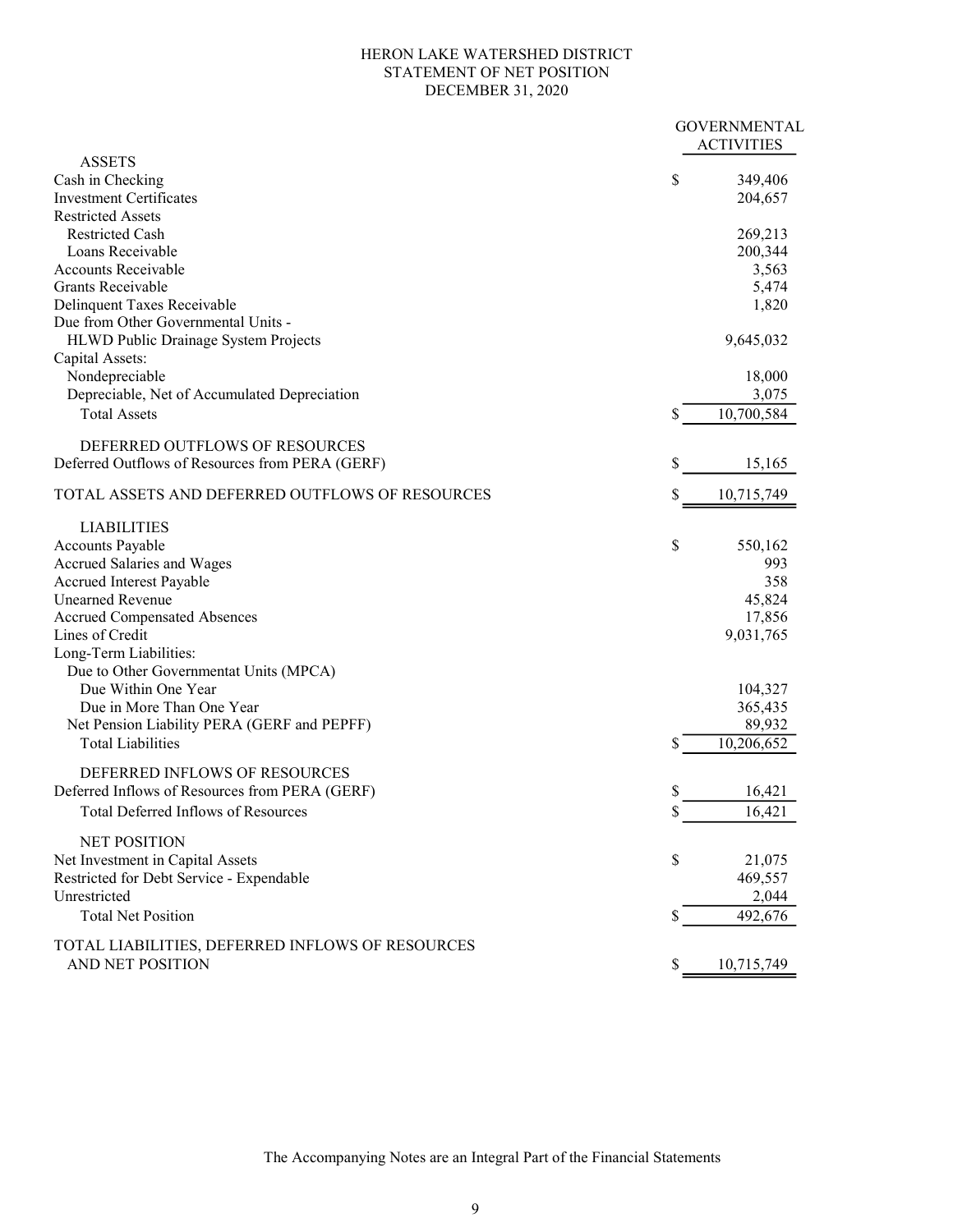#### HERON LAKE WATERSHED DISTRICT STATEMENT OF ACTIVITIES FOR THE YEAR ENDED DECEMBER 31, 2020

|                                      |    |                 |               |                 |    | PROGRAM REVENUES     |              |                     |              |
|--------------------------------------|----|-----------------|---------------|-----------------|----|----------------------|--------------|---------------------|--------------|
|                                      |    |                 |               | <b>CHARGES</b>  |    | <b>OPERATING</b>     |              |                     |              |
|                                      |    |                 |               | <b>FOR</b>      |    | <b>GRANTS AND</b>    |              | <b>GOVERNMENTAL</b> |              |
|                                      |    | <b>EXPENSES</b> |               | <b>SERVICES</b> |    | <b>CONTRIBUTIONS</b> |              | <b>ACTIVITIES</b>   | <b>TOTAL</b> |
| <b>FUNCTIONS/PROGRAMS</b>            |    |                 |               |                 |    |                      |              |                     |              |
| Governmental Activities:             |    |                 |               |                 |    |                      |              |                     |              |
| General Government                   | \$ | 228,346         | <sup>\$</sup> |                 | \$ | 1,887                | <sup>S</sup> | $(226, 459)$ \$     | (226, 459)   |
| Summer Interns                       |    | 3,300           |               |                 |    |                      |              | (3,300)             | (3,300)      |
| Continuation Loan Program            |    | 71,097          |               | 8,731           |    | 61,254               |              | (1, 112)            | (1,112)      |
| <b>DNR PILT</b>                      |    |                 |               |                 |    | 2,116                |              | 2,116               | 2,116        |
| <b>DNR WMA Wetland Restoration</b>   |    | 21,056          |               |                 |    | 21,661               |              | 605                 | 605          |
| MDA Cover Crop Effect on Soil        |    |                 |               |                 |    |                      |              |                     |              |
| Moisture & Temperature               |    | 3,640           |               |                 |    | 2,640                |              | (1,000)             | (1,000)      |
| SHL TMDL Implementation              |    | 9,600           |               |                 |    | 11,098               |              | 1,498               | 1,498        |
| Heron Lake Area Conservation         |    | 19,888          |               |                 |    | 21,379               |              | 1,491               | 1,491        |
| <b>MDA</b> Pesticide Monitoring      |    |                 |               |                 |    | 2,600                |              | 2,600               | 2,600        |
| <b>USFWS Grant</b>                   |    |                 |               |                 |    | 40                   |              | 40                  | 40           |
| <b>Public Drainage Systems</b>       |    | 1,056,174       |               | 1,083,453       |    |                      |              | 27,279              | 27,279       |
| Fulda Pond Project                   |    | 40,000          |               |                 |    | 12,000               |              | (28,000)            | (28,000)     |
| L <sub>2</sub> L Project             |    | 1,707           |               |                 |    | 3,325                |              | 1,618               | 1,618        |
| Water Quality Monitoring Program     |    | 9,717           |               |                 |    | 26                   |              | (9,691)             | (9,691)      |
| <b>Total Governmental Activities</b> | S  | 1,464,525       | \$.           | 1,092,184       | -S | 140,026              | S.           | $(232,315)$ \$      | (232,315)    |
|                                      |    |                 |               |                 |    |                      |              |                     |              |

| General Revenues:                           |    |         |    |         |
|---------------------------------------------|----|---------|----|---------|
| <b>Property Taxes</b>                       | \$ | 243,790 | -S | 243,790 |
| Unrestricted State Aid                      |    | 7.415   |    | 7,415   |
| Miscellaneous                               |    | 4,977   |    | 4,977   |
| Unrestricted Investment Earnings            |    | 4,773   |    | 4,773   |
| <b>Total General Revenues and Transfers</b> | S  | 260,955 | -S | 260,955 |
| Changes in Net Position                     | \$ | 28,640  | S  | 28,640  |
| Net Position - Beginning                    |    | 464,036 |    | 464,036 |
| Net Position - Ending                       | S  | 492,676 | S  | 492,676 |

The Accompanying Notes are an Integral Part of the Financial Statements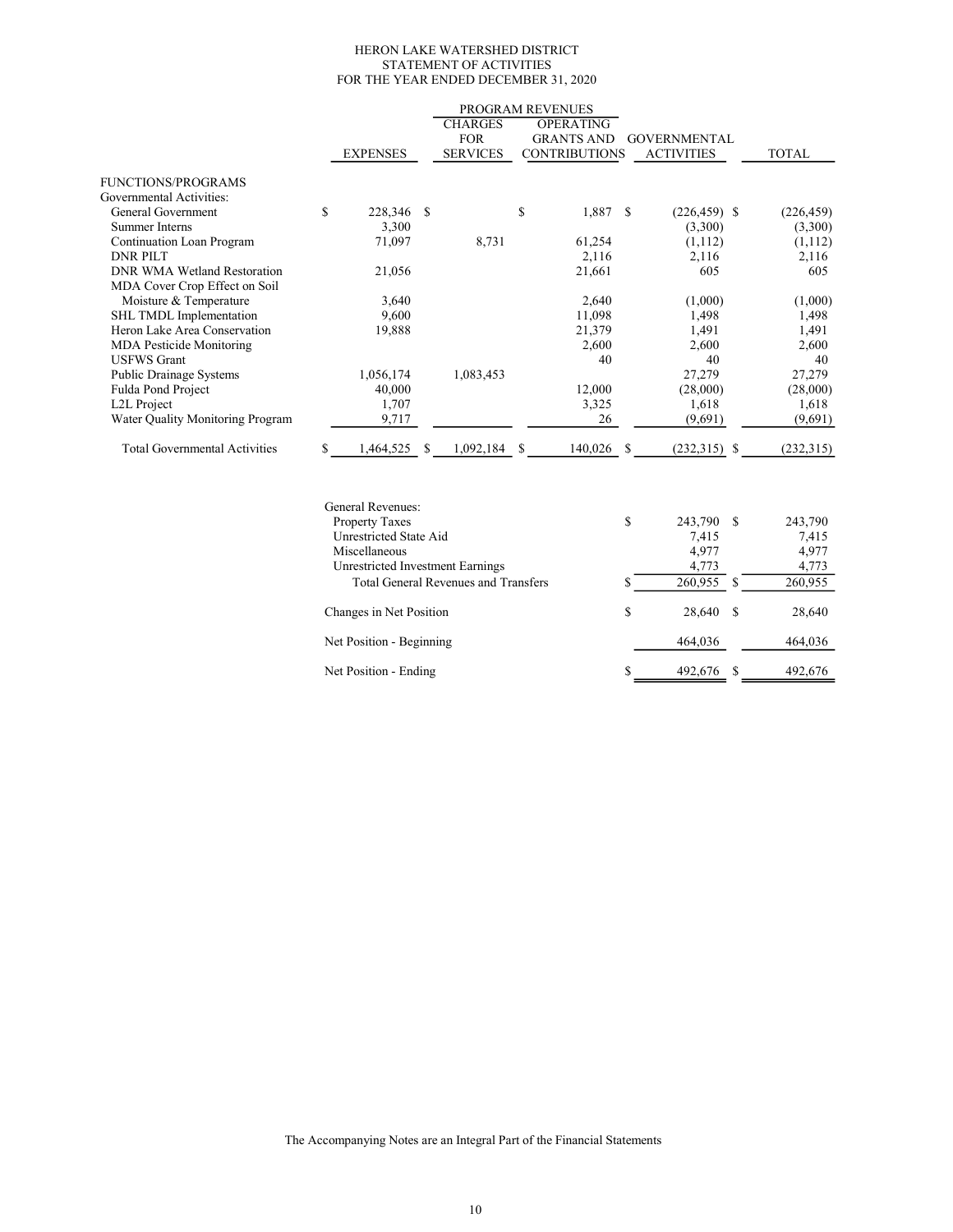#### GOVERNMENTAL FUNDS DECEMBER 31, 2020 HERON LAKE WATERSHED DISTRICT BALANCE SHEET

|                                                                             | <b>GENERAL</b>   |
|-----------------------------------------------------------------------------|------------------|
|                                                                             | <b>FUND</b>      |
| <b>ASSETS</b>                                                               |                  |
| Cash in Bank - Checking                                                     | 349,406          |
| Cash in Bank - Certificates of Deposit                                      | 204,657          |
| <b>Restricted Assets</b>                                                    |                  |
| Cash and Cash Equivalents                                                   | 269,213          |
| Delinquent Taxes Receivable                                                 | 1,820            |
| <b>Accounts Receivable</b>                                                  | 3,563            |
| Grants Receivable                                                           | 5,474            |
| Loans Receivable - MPCA Loan Program                                        | 200,344          |
| Due from Other Governmental Units -                                         |                  |
|                                                                             |                  |
| HLWD Public Drainage System Projects                                        | 9,645,032        |
| <b>TOTAL ASSETS</b>                                                         | \$<br>10,679,509 |
|                                                                             |                  |
| LIABILITIES, DEFERRED INFLOWS OF RESOURCES AND FUND BALANCE                 |                  |
| <b>LIABILITIES</b>                                                          |                  |
| <b>Accounts Payable</b>                                                     | \$<br>550,162    |
| Accrued Payroll and Employee Benefits                                       | 993              |
|                                                                             | 358              |
| Accrued Interest Payable<br>Lines of Credit                                 |                  |
|                                                                             | 9,031,765        |
| Unearned Revenue - Minnesota Department of Agriculture Sustainable          |                  |
| Ag Grant Program - Cover Crop Effects on Soil Moisture and Soil Temperature | 1,704            |
| Unearned Revenue - TMDL Implementation                                      | 42,650           |
| Unearned Revenue - Heron Lake Area Conservation Program                     | 1,470            |
| Due to Other Governmental Units:                                            |                  |
| <b>MPCA</b>                                                                 | 469,762          |
| <b>Total Liabilities</b>                                                    | \$<br>10,098,864 |
|                                                                             |                  |
| DEFERRED INFLOWS OF RESOURCES                                               |                  |
| Deferred Inflows from Delinquent Taxes                                      | \$<br>1,820      |
| Total Deferred Inflows of Resources                                         | \$<br>1,820      |
|                                                                             |                  |
| <b>FUND BALANCE</b>                                                         |                  |
| Nonspendable                                                                | \$<br>200,344    |
| Restricted for                                                              |                  |
| <b>MPCA</b>                                                                 |                  |
|                                                                             | 269,213          |
| MDA Sustainable Ag Grant Program - Cover Crop Effects on                    |                  |
| Soil Moisture and Soil Temperature                                          | 1,704            |
| South Heron Lake TMDL Implementation                                        | 42,650           |
| Heron Lake Area Conservation Program                                        | 1,470            |
| Unassigned                                                                  | 63,444           |
| <b>Total Fund Balance</b>                                                   | \$<br>578,825    |
|                                                                             |                  |
| TOTAL LIABILITIES, DEFERRED INFLOWS OF                                      |                  |
| RESOURCES AND FUND BALANCE                                                  | \$<br>10,679,509 |
|                                                                             |                  |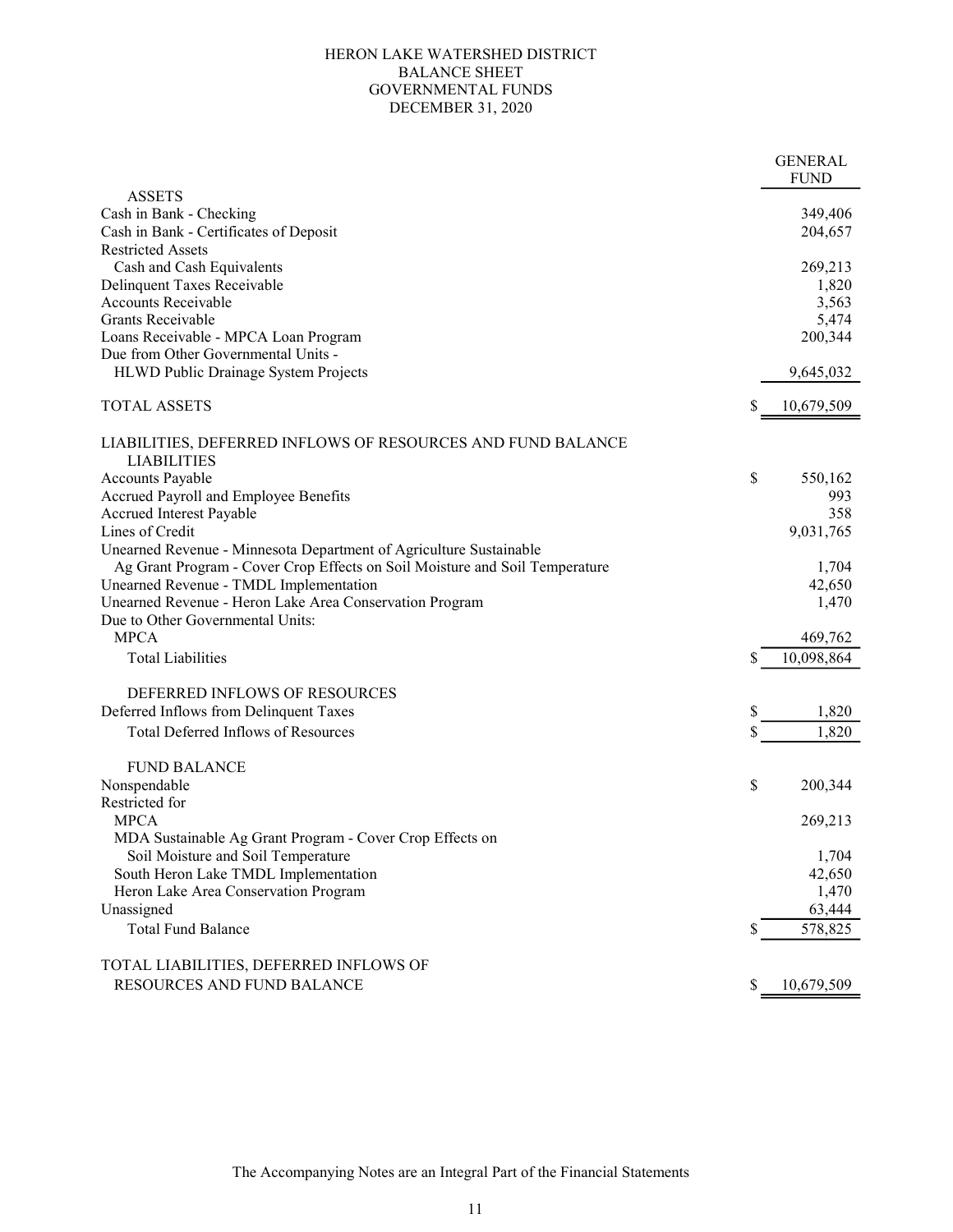#### HERON LAKE WATERSHED DISTRICT RECONCILIATION OF THE BALANCE SHEET OF GOVERNMENTAL FUNDS TO THE STATEMENT OF NET POSITION DECEMBER 31, 2020

| <b>Total Fund Balances for Governmental Funds</b>                                                                                                                                                                                                                                                                                     |                              | \$<br>578,825 |
|---------------------------------------------------------------------------------------------------------------------------------------------------------------------------------------------------------------------------------------------------------------------------------------------------------------------------------------|------------------------------|---------------|
| Total net position reported for governmental activities in the statement of net position is different because:                                                                                                                                                                                                                        |                              |               |
| Capital assets used in governmental funds are not financial resources and therefore are not<br>reported in the funds. Those assets consist of:                                                                                                                                                                                        |                              |               |
| Land<br>Vehicles and Equipment, Net of \$32,014 Accumulated Depreciation                                                                                                                                                                                                                                                              | \$<br>18,000<br>3,075        | 21,075        |
| Governmental funds report delinquent and deferred property taxes as deferred income<br>until such time as they are actually collected. In the statement of net assets, this item is not<br>offset with a deferred liability.                                                                                                          |                              |               |
| Deferred Property Taxes                                                                                                                                                                                                                                                                                                               | \$<br>1,820                  | 1,820         |
| Long-term liabilities that pertain to governmental funds, including pensions payable, are not due and<br>payable in the current period and therefore are not reported as fund liabilities. All liabilities -<br>both current and long-term - are reported in the statement of net assets. Balances at year end are:                   |                              |               |
| <b>GERF Net Pension Liability</b><br>Compensated Absences Payable                                                                                                                                                                                                                                                                     | \$<br>(89, 932)<br>(17, 856) | (107,788)     |
| Deferred Outflows of Resources and Deferred Inflows of Resource that pertain to the City's<br>proportionate share in the GERF and PEPFF retirement plan are not recorded in the fund financial<br>statements. Per GASB 68, these items must be recorded in the government-wide financial<br>statements. The balances at year-end are: |                              |               |
| Deferred Outflows of Resources Related to Pension<br>Deferred Inflows of Resources Related to Pensions                                                                                                                                                                                                                                | \$<br>15,165<br>(16, 421)    | (1,256)       |
| <b>Total Net Position of Governmental Activities</b>                                                                                                                                                                                                                                                                                  |                              | 492,676       |
|                                                                                                                                                                                                                                                                                                                                       |                              |               |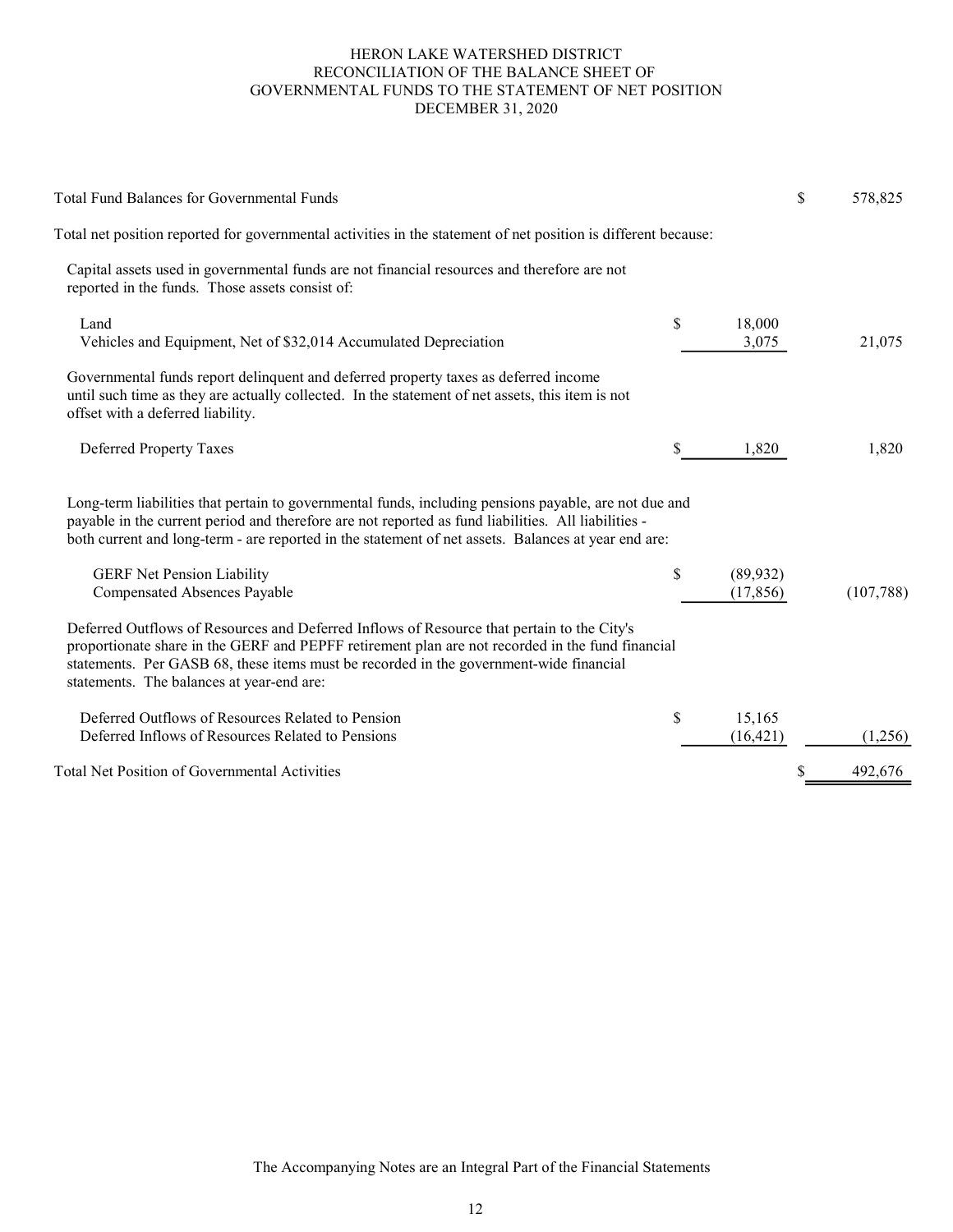#### STATEMENT OF REVENUES, EXPENDITURES AND CHANGES IN FUND BALANCE GOVERNMENTAL FUNDS FOR THE YEAR ENDED DECEMBER 31, 2020 HERON LAKE WATERSHED DISTRICT

|                                                                 |    | <b>GENERAL</b><br><b>FUND</b> |
|-----------------------------------------------------------------|----|-------------------------------|
| <b>REVENUES</b>                                                 |    |                               |
| <b>General Property Taxes</b>                                   | \$ | 243,790                       |
| Intergovernmental Revenues                                      |    |                               |
| State Aids:                                                     |    |                               |
| MV Credit Real/Agricultural                                     | \$ | 7,415                         |
| <b>Continuation Loan Program</b>                                |    | 61,379                        |
| South Heron Lake TMDL Implementation                            |    | 1,498                         |
| South Heron Lake TMDL Implementation Phase 3                    |    | 9,600                         |
| Department of Natural Resources                                 |    |                               |
| <b>PILT</b>                                                     |    | 2,116                         |
| Toe WMA Wetland Restoration                                     |    | 21,661                        |
| Heron Lake Area Conservation Partnership                        |    | 21,379                        |
| Minnesota Department of Agriculture Cover Crop                  |    |                               |
| Effects on Soil Moisture and Soil Temperature                   |    | 2,640                         |
| Minnesota Department of Agriculture Pesticide Monitoring        |    | 2,600                         |
| <b>Total State Aids</b>                                         | \$ | 130,288                       |
| Federal Aids                                                    |    |                               |
| <b>USFWS</b> Grant                                              | S  | 40                            |
| <b>Total Federal Aids</b>                                       |    | 40                            |
| Total Intergovernmental Revenues                                | \$ | 130,328                       |
| Other Revenues:                                                 |    |                               |
| <b>Interest and Dividends</b>                                   | \$ | 4,773                         |
| Interest - Continuation Loan Program                            |    | 8,606                         |
| Donations                                                       |    | 1,887                         |
| Jackson County Ditch 3                                          |    | 1,907                         |
| Jackson County Judicial Ditch 3                                 |    | 8,377                         |
| Jackson County Judicial Ditch 14                                |    | 8,115                         |
| Jackson County Judicial Ditch Number 19                         |    | 977,020                       |
| Jackson County Judicial Ditch Number 30                         |    | 62,570                        |
| Jackson County Judicial Ditch Number 36                         |    | 2,472                         |
| Jackson County Judicial Ditch 3 - Lateral O3                    |    | 149                           |
| Jackson County Judicial Ditch 3 - Lateral S4                    |    | 149                           |
| Jackson County Judicial Ditch 3 - Lateral A                     |    | 182                           |
| Jackson County Judicial Ditch 3 - Lateral A1                    |    | 182                           |
| Jackson County Judicial Ditch 3 - Lateral C                     |    | 182                           |
| HLWD Project 2                                                  |    | 19,003                        |
| HLWD Project 6                                                  |    | 3,145                         |
| <b>L2L Reimbursements</b>                                       |    | 3,325                         |
| Fulda Pond Project Reimbursement                                |    | 12,000                        |
| Water Quality Monitoring Program Reimbursement<br>Miscellaneous |    | 26<br>4,977                   |
| <b>Total Other Revenues</b>                                     | \$ | 1,119,047                     |
|                                                                 |    |                               |
| <b>TOTAL REVENUES</b>                                           | \$ | 1,493,165                     |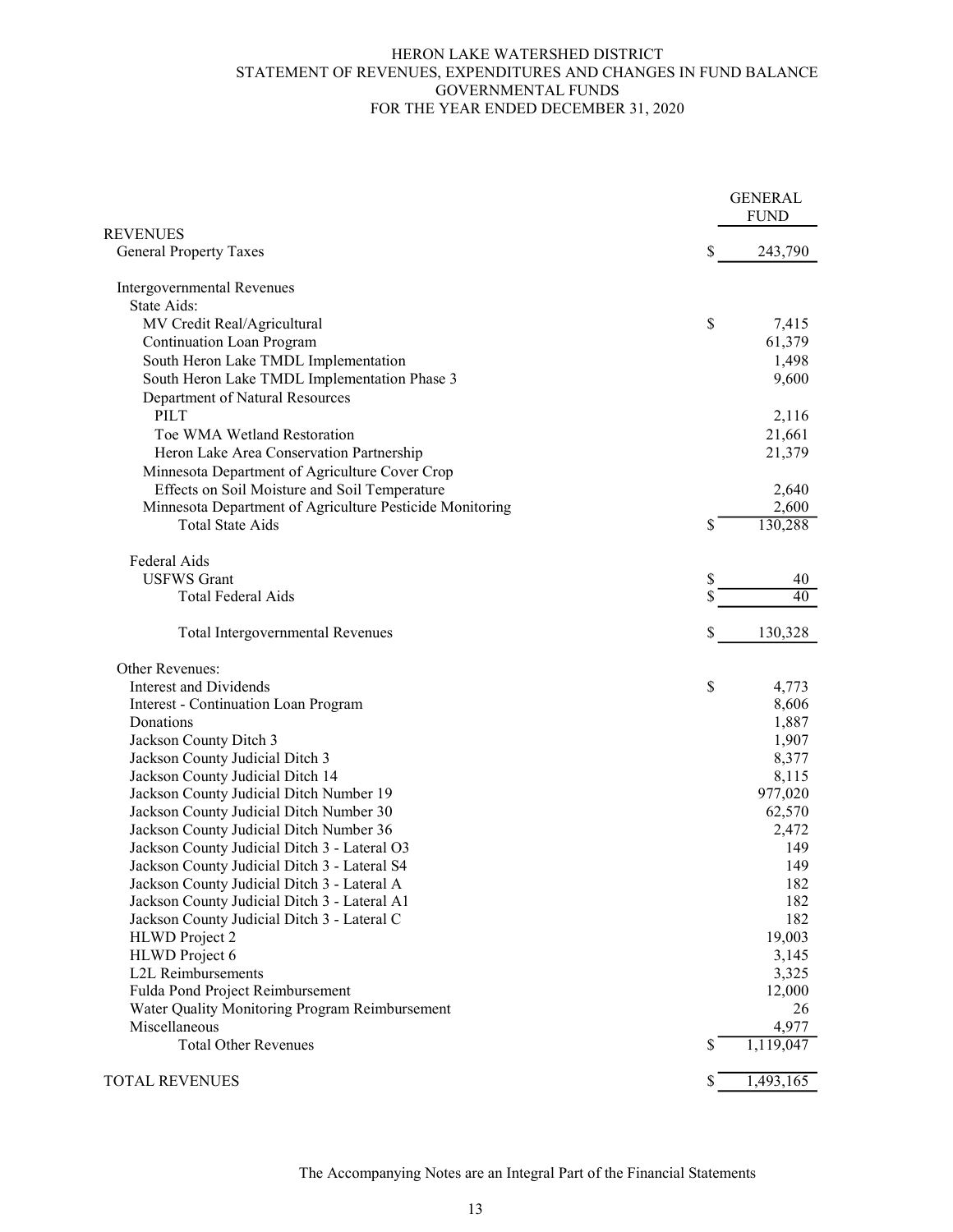#### HERON LAKE WATERSHED DISTRICT STATEMENT OF REVENUES, EXPENDITURES AND CHANGES IN FUND BALANCE GOVERNMENTAL FUNDS FOR THE YEAR ENDED DECEMBER 31, 2020

|                                            | <b>GENERAL</b> |
|--------------------------------------------|----------------|
|                                            | <b>FUND</b>    |
| <b>EXPENDITURES</b>                        |                |
| General Government                         |                |
| Advertising and Notices                    | \$<br>1,015    |
| Annual Financial Accountability Newsletter | 1,736          |
| Annual Report                              | 1,644          |
| <b>Bank Charges</b>                        | 76             |
| Board and Staff                            | 172,150        |
| Conferences and Seminars                   | 511            |
| Insurance and Bonding                      | 3,980          |
| Legal                                      | 29,040         |
| Office Supplies                            | 3,570          |
| Membership Dues                            | 6,030          |
| Miscellaneous                              | 227            |
| Postage                                    | 752            |
| Professional Fees                          | 7,867          |
| Rent                                       | 6,600          |
| Telephone                                  | 1,471          |
| Travel                                     | 996            |
| PEBC Tour/Education                        | 250            |
| Vehicle Expense                            | 3,124          |
| Website                                    | 503            |
| Capital Outlay - Equipment                 | 2,380          |
| <b>State Grant Projects</b>                |                |
| Minnesota Department of Agriculture Soil   |                |
| Temperature and Soil Moisture Grant        | 3,640          |
| Minnesota Department of Natural Resources  |                |
| WMA Wetland Restoration                    | 21,056         |
| South Heron Lake TMDL Implementation       | 9,600          |
| Heron Lake Area Conservation Program       | 19,888         |
| <b>Special Projects</b>                    |                |
| Watershed Management Plan                  |                |
| Cover Crop Research Plots                  | 6,852          |
| HLWD Project 2 -                           |                |
| Legal                                      | 3,169          |
| Engineering                                | 11,091         |
| Advertising and Notices                    | 113            |
| Miscellaneous                              | 2,091          |
| HLWD Project 6 -                           |                |
| <b>Appraisal Services</b>                  | 3,572          |
| Administration                             | 33             |
| HLWD Project 84 - 4A                       |                |
| Jackson County Ditch Number 3 -            |                |
| Administration                             | 1,907          |
| Jackson County Judicial Ditch Number 19 -  |                |
| Legal                                      | 5,231          |
| Engineering                                | 178,782        |
| Construction                               | 787,830        |
| Advertising and Notices                    | 27             |
| <b>Appraisal Services</b>                  | 75             |
| Administration                             | 475            |
| Jackson County Judicial Ditch Number 30 -  |                |
| Legal                                      | 4,881          |
| Engineering                                | 1,065          |
| Construction                               | 52,880         |
| Administration                             | 480            |

The Accompanying Notes are an Integral Part of the Financial Statements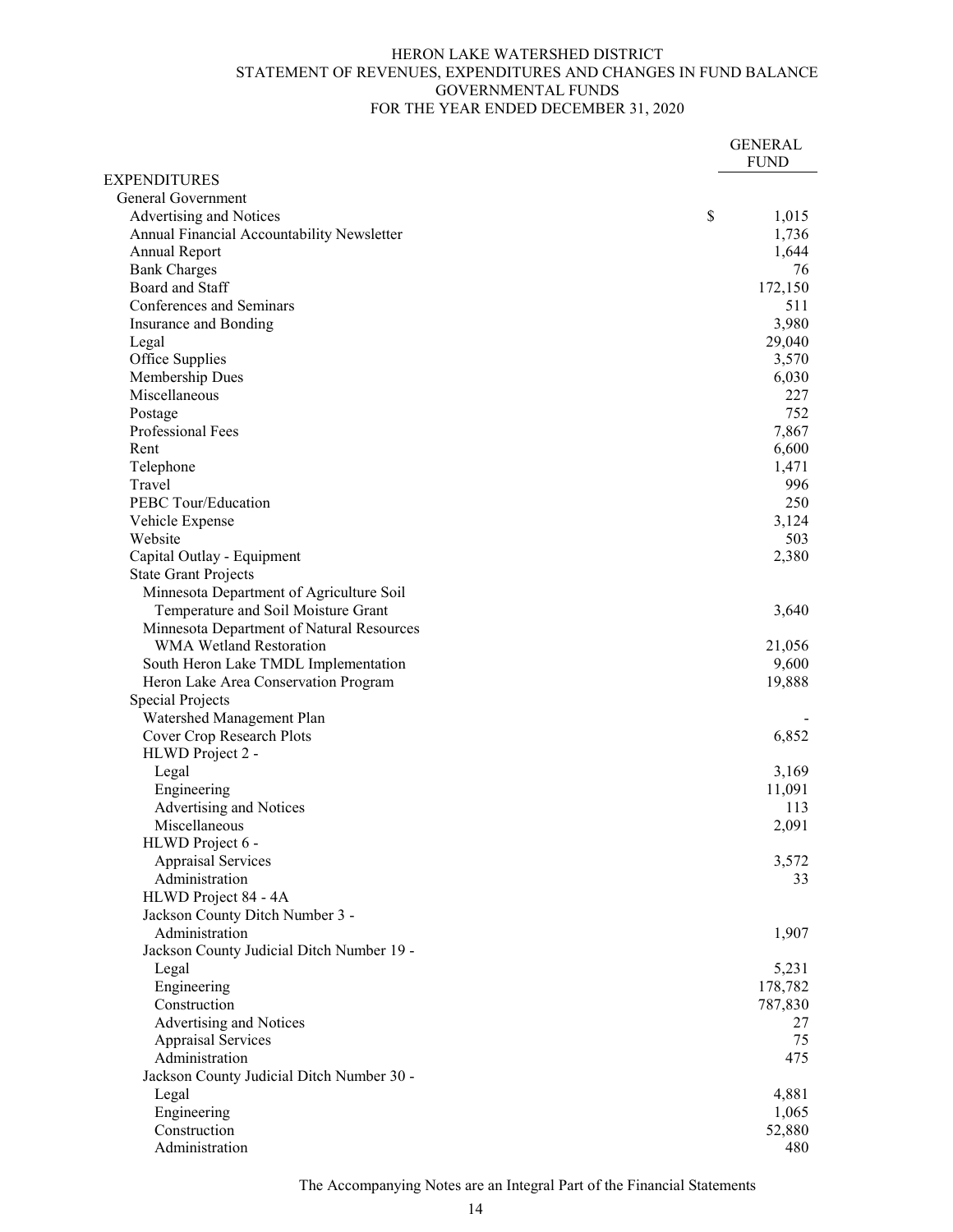#### HERON LAKE WATERSHED DISTRICT STATEMENT OF REVENUES, EXPENDITURES AND CHANGES IN FUND BALANCE GOVERNMENTAL FUNDS FOR THE YEAR ENDED DECEMBER 31, 2020

|                                        | <b>GENERAL</b> |
|----------------------------------------|----------------|
|                                        | <b>FUND</b>    |
| <b>EXPENDITURES</b> (cont.)            |                |
| General Government (cont.)             |                |
| Special Projects (cont.)               |                |
| Judicial Ditch Number 36 -             |                |
| Administration                         | 2,472          |
| Water Quality Monitoring Program       |                |
| <b>MVTL</b> Laboratories               | 3,689          |
| <b>Rushmore Industries</b>             | 169            |
| Department of Natural Resources        | 5,690          |
| Supplies                               | 169            |
| <b>Total General Government</b>        |                |
| Fulda Pond Project                     | 40,000         |
| L2L                                    | 1,707          |
| <b>Continuation Loan Program</b>       |                |
| <b>Application Fees</b>                | 283            |
| <b>Interest Expense</b>                | 9,354          |
| Project Costs                          | 61,379         |
| Miscellaneous                          | 81             |
| <b>Total Continuation Loan Program</b> |                |
| <b>TOTAL EXPENDITURES</b><br>S         | 1,483,653      |
|                                        |                |
| NET CHANGE IN FUND BALANCES<br>\$      | 9,512          |
| FUND BALANCE - January 1 (Restated)    | 569,313        |
| \$<br>FUND BALANCE - December 31       | 578,825        |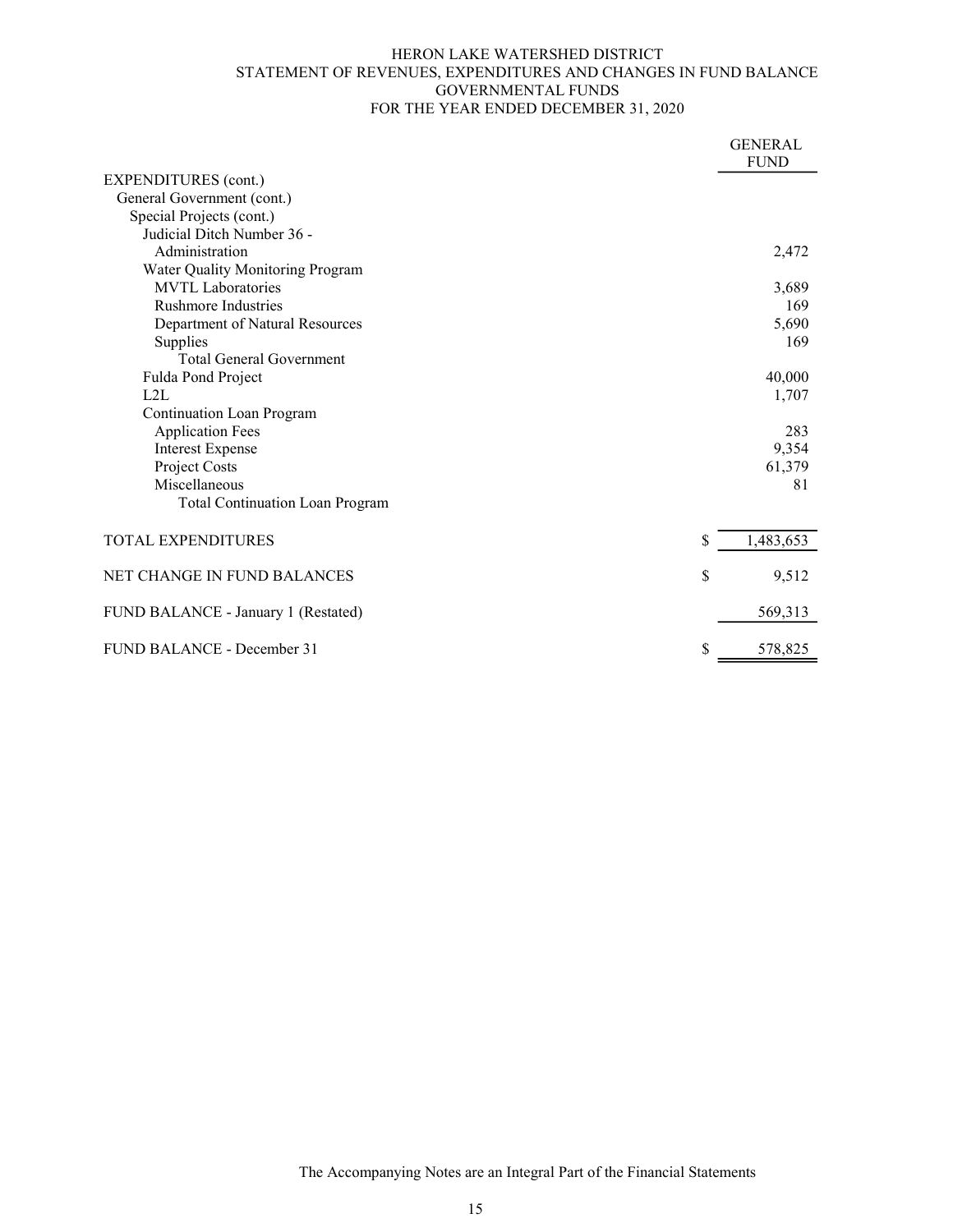#### HERON LAKE WATERSHED DISTRICT RECONCILIATION OF THE STATEMENT OF REVENUES, EXPENDITURES AND CHANGES IN FUND BALANCES OF GOVERNMENTAL FUNDS TO THE STATEMENT OF ACTIVITIES

#### FOR THE YEAR ENDED DECEMBER 31, 2020

| Net Changes in Fund Balance - Total Governmental Funds                                                                                                                                                                                                                                                                                                                                                                                                                                                                         |                        | \$<br>9,512 |
|--------------------------------------------------------------------------------------------------------------------------------------------------------------------------------------------------------------------------------------------------------------------------------------------------------------------------------------------------------------------------------------------------------------------------------------------------------------------------------------------------------------------------------|------------------------|-------------|
| Amounts reported for governmental activities in the statement of activities are different because:                                                                                                                                                                                                                                                                                                                                                                                                                             |                        |             |
| Governmental funds report capital outlays as expenditures. However, in the statement of activities,<br>the cost of capital assets is allocated over their estimated useful lives as depreciation expense.<br>Also, governmental funds report the proceeds from fixed assets sales as a revenue. However,<br>in the statement of activities, the proceeds from fixed asset sales are netted against the fixed<br>assets book value (cost less accumulated depreciation) and either a gain or loss on the sale<br>is recognized. |                        |             |
| Capital Outlays<br>Depreciation Expense                                                                                                                                                                                                                                                                                                                                                                                                                                                                                        | \$<br>2,380<br>(1,712) | 668         |
| In the statement of activities, certain operating expenses - compensated absences - are<br>measured by the amounts earned during the year. In governmental funds, however, expenditures<br>for these items are measured by the amount of financial resources used (essentially, the amounts<br>actually paid). During the year, the compensated absence liability decreased by \$1,468                                                                                                                                         |                        | 1,468       |
| The governmental funds report pension expense per the actuarial provided by the GERF<br>retirement plan instead of the actual pension contributions paid by the city in the fund financial<br>statements. The differences are as follows:                                                                                                                                                                                                                                                                                      |                        |             |
| <b>GERF Pension Plan expense Diffence</b>                                                                                                                                                                                                                                                                                                                                                                                                                                                                                      |                        | 15,764      |
| Delinque t property taxes receivable will be collected during the year but are not available<br>soon enough to pay for the current period's expenditures, and therefore are deferred<br>in the fund financials.                                                                                                                                                                                                                                                                                                                |                        |             |
| Change in Deferred Taxes                                                                                                                                                                                                                                                                                                                                                                                                                                                                                                       |                        | 1,228       |
| Change in Net Position of Governmental Activities                                                                                                                                                                                                                                                                                                                                                                                                                                                                              |                        | 28,640      |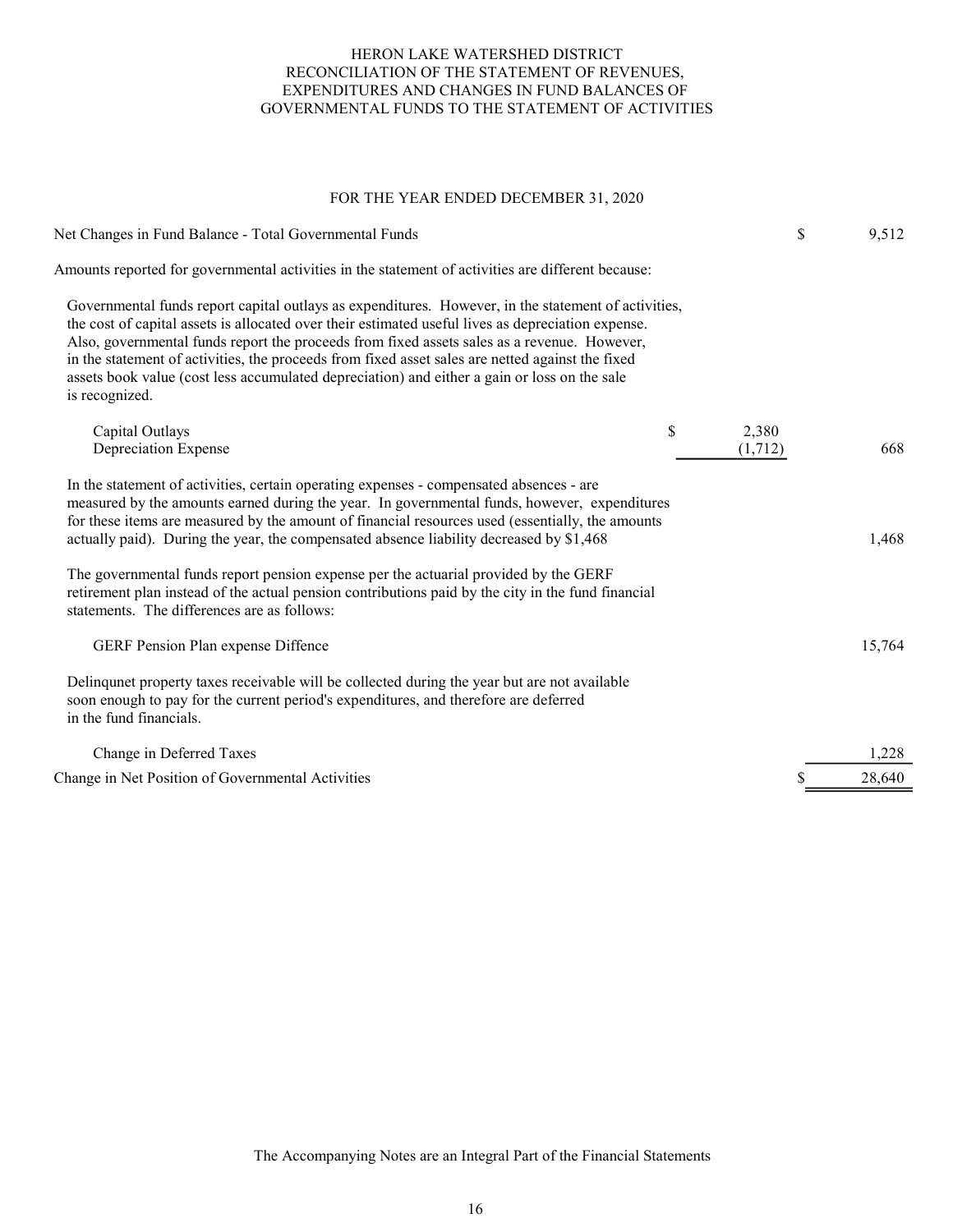# 1. SUMMARY OF SIGNIFICANT ACCOUNTING POLICIES

## A. Financial Reporting Entity

The Heron Lake Watershed District is a local unit of government established by petition on February 25, 1970, under provisions outlined in M.S. 112.34. The Heron Lake Watershed District is governed by a board of managers composed of five members appointed by the county commissioners in Nobles, Jackson, and Murray counties. Managers serve three-year terms at the will of the county commissioners.

The mission of the Heron Lake Watershed District is to protect and improve the water resources within its boundaries by supporting watershed residents through the use of education and financial programs.

The financial statements of the District have been prepared in conformity with accounting principles generally accepted in the United States of America (U.S. GAAP) as applied to governmental units. The Governmental Accounting Standards Board (GASB) is the accepted standard-setting body for establishing governmental accounting and financial reporting principles. The District also applies Financial Accounting Standards Board (FASB) statements and interpretations issued on or before November 30, 1989, to its governmental activities provided they do not conflict with or contradict GASB pronouncements. The most significant of the District's accounting policies are described below.

#### B. Basis of Accounting

## Government-Wide Financial Statements

The government-wide financial statements (i.e., the Statement of Net Position and the Statement of Activities) display information about the reporting government as a whole. These statements include all the financial activities of the District, except for the fiduciary funds when applicable.

The government-wide financial statements are prepared using the economic resources measurement focus and the accrual basis of accounting. Revenues are recorded when earned and expenses are recorded when a liability is incurred, regardless of the timing of related cash flows. Property taxes are generally recognized as revenues in the fiscal year for which they levied. Grants and similar items are recognized when all eligibility requirements imposed by the provider have been met.

The government-wide Statement of Activities presents a comparison between expenses, both direct and indirect, and program revenues. Direct expenses are those that are specifically associated with a service, program or department and are therefore clearly identifiable to a particular function. Indirect expenses for centralized services and administrative overhead are allocated among the programs using a full cost allocation approach and are presented separately to enhance comparability of direct expenses between governments that allocate direct expenses and those that do not. Property taxes are generally recognized as revenues in the fiscal year for which they are levied. Program revenues include grants and contributions that are restricted to meeting the operational or capital requirements of a particular program. Revenues not classified as program revenues are presented as general revenues. The comparison of program revenues and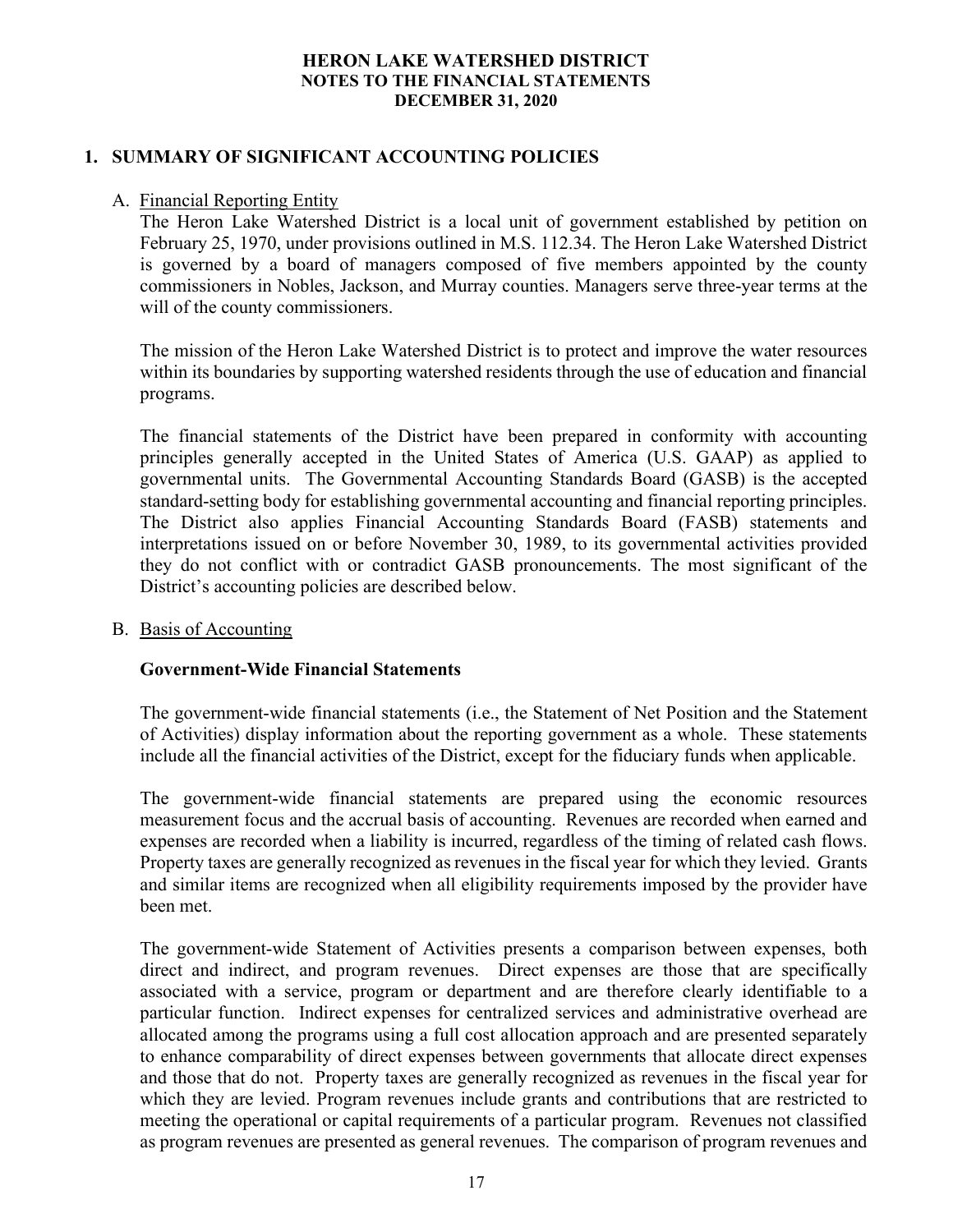# 1. SUMMARY OF SIGNIFICANT ACCOUNTING POLICIES (continued)

#### B. Basis of Accounting (continued)

## Government-Wide Financial Statements (continued)

expenses identifies the extent to which each program is self-financing or draws from the general revenues of the district.

Net position should be reported as restricted when constraints placed on net position use are either externally imposed by grantors, contributors, or laws or regulations of other governments or imposed by law through constitutional provisions or enabling legislation.

## Fund Financial Statements

The fund financial statements of the District include only one fund, the General Fund. The General Fund is accounted for by a set of self-balancing accounts that constitute its assets, liabilities, fund equity, revenues and expenditures.

Governmental fund financial statements are reported using the current financial resources measurement focus and are accounted for using the modified accrual basis of accounting. Under the modified accrual basis of accounting, revenues are recognized when they become both measurable and available. "Measurable" means the amount of the transaction can be determined and "available" means collectible within the current period or thirty days thereafter to be used to pay liabilities of the current period. This differs from the manner in which the governmental activities of the government-wide financial statements are prepared. Therefore, governmental fund financial statements include reconciliations with brief explanations to better identify the relationship between the government-wide statements and the statements for governmental funds.

## C. Use of Estimates

The preparation of financial statements in conformity with generally accepted accounting principles requires management to make estimates and assumptions that affect the reported amounts of assets and liabilities and disclosure of contingent assets and liabilities at the date of the financial statements and the reported amounts of revenues and expenses during the reporting period. Actual results could differ from those estimates.

## D. Budget and Budgetary Accounting

Budgets are prepared on the modified accrual basis of accounting. The District's procedures in establishing the budgetary data reflected in the financial statements are as follows:

- 1. The Administrator submits to the District Board of Managers a proposed operating budget for the fiscal year commencing the following January 1. The operating budget includes proposed expenditures and the means of financing them.
- 2. Public hearings are conducted to obtain taxpayer comments.
- 3. The budget is legally enacted through passage of resolution.
- 4. Formal budgetary integration is employed as a management control device during the year for the General Fund.
- 5. A Budget for the General Fund is adopted on a basis consistent with accounting principles generally accepted in the United States of America (GAAP).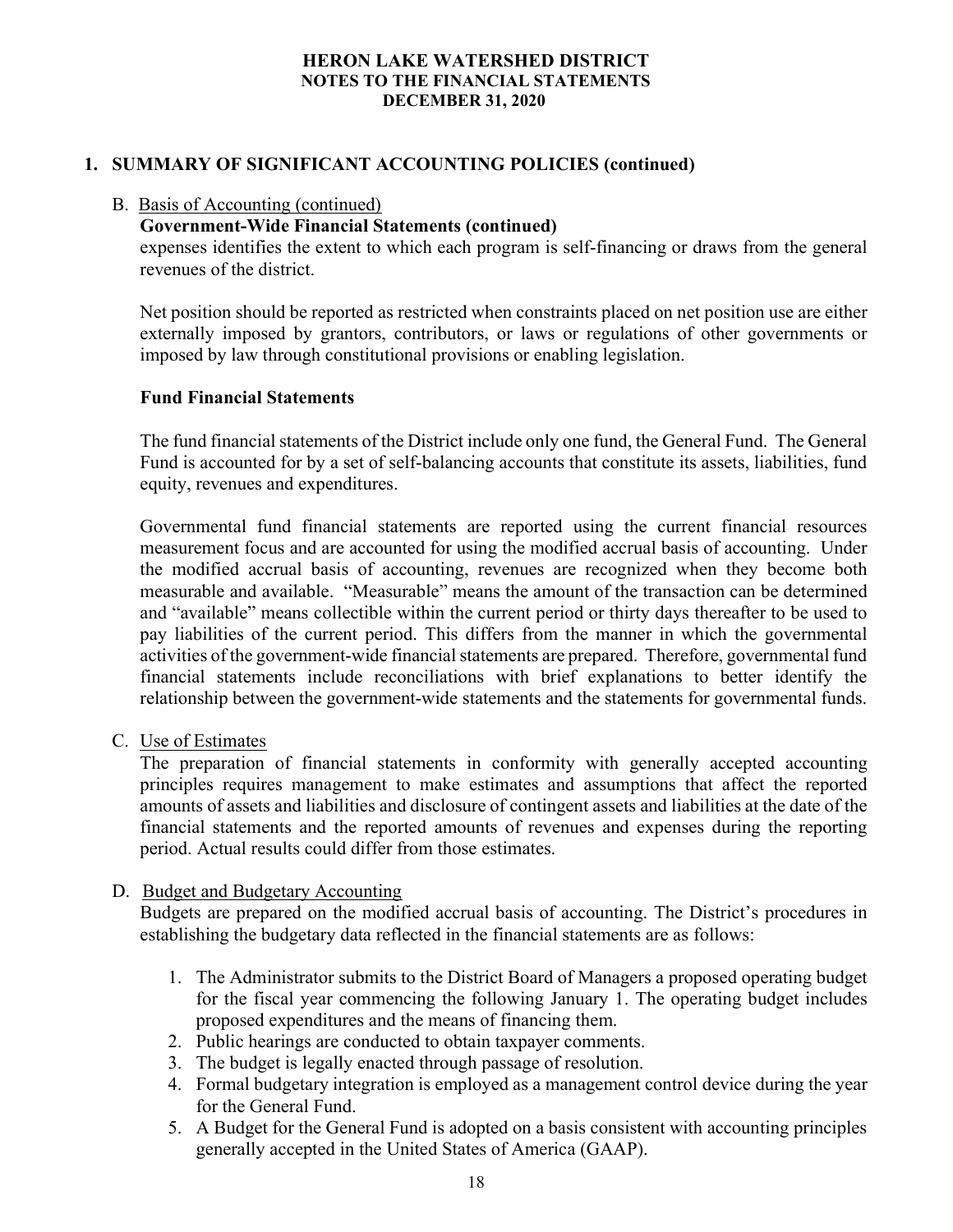# 1. SUMMARY OF SIGNIFICANT ACCOUNTING POLICIES (continued)

## D. Budget and Budgetary Accounting (continued)

- 6. Budgetary control is maintained at the object of the expenditure category level within each function or activity and in compliance with requirements. Also within this control is a management philosophy that the existence of a particular item or appropriation in the approved budget does not automatically mean that it will be spent. The budget process has flexibility in that, where need has been properly shown, an adjustment can be made by the Administrator or Board of Managers. Therefore, there is a constant review process. Expenditures are not approved until the following three items have been determined: (1) adequate funds were appropriated; (2) the expenditure is necessary; and (3) funds are available.
- 7. Budgeted amounts are as originally adopted, or as amended by the Board of Managers. Budgeted expenditure appropriations lapse at year-end unless a carryover of appropriations is completed.
- E. Cash and Cash Equivalents

Heron Lake Watershed District recognizes cash as currency on hand along with demand deposits with banks or other financial institutions. It also includes other accounts that have the general characteristics of demand deposits in that the customer may deposit or withdraw funds at any time without prior notice or penalty such as certificates of deposit, which do not have penalties or terms with them that effectively restrict withdrawal of funds, money market accounts and repurchase agreements.

Heron Lake Watershed District recognizes as cash equivalents short-term, highly liquid investments that (a) are readily convertible to known amounts of cash and (b) are so near to their maturity that they present an insignificant risk of changes in value because of changes in interest rates.

Restricted cash are the funds received from loan borrowers for remittance to MPCA for the Continuation Loan Program.

## F. Assets, Liabilities, Deferred Outflows/Inflows of Resources, and Equity Accounts

1. Assets

Investments are stated at fair value, except for non-negotiable certificates of deposit, which are on a cost basis, and short-term money market investments, which are stated at amortized cost.

Prepaid items include operating expenses that have been paid in advance of their due date.

Due from Other Governments includes amounts for shared projects and grants.

All capital assets are capitalized at cost, or estimated historical cost for assets where actual historical cost is not available. Donated assets are recorded as capital assets at their estimated fair market value at the date received. Improvements are capitalized; the costs of normal maintenance and repairs that do not add to the value of the asset or materially extend asset lives are not capitalized.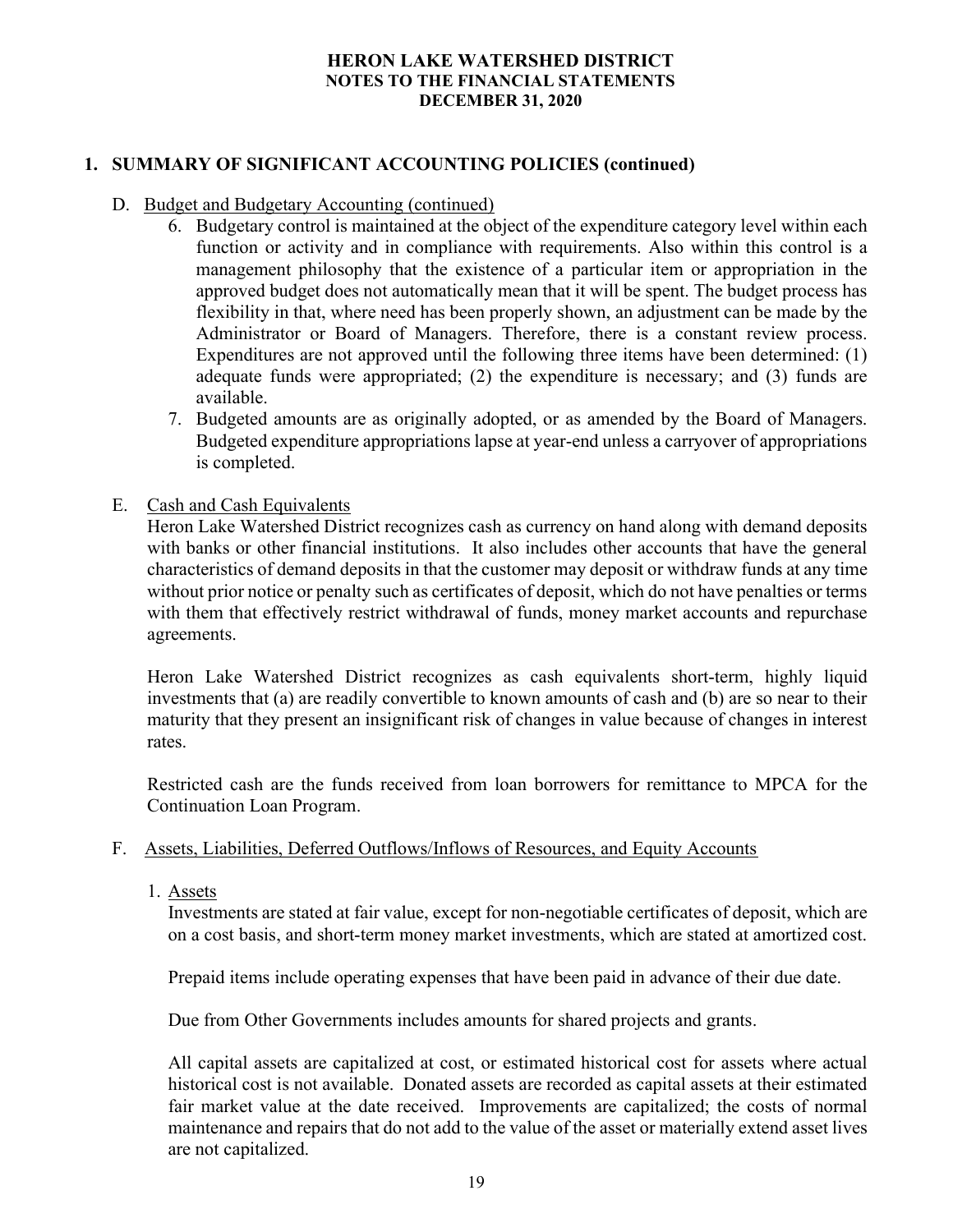# 1. SUMMARY OF SIGNIFICANT ACCOUNTING POLICIES (continued)

# F. Assets, Liabilities, Deferred Outflows/Inflows of Resources, and Equity Accounts (continued)

2. Assets (continued)

Depreciation of all exhaustible fixed assets is recorded as an allocated expense in the Statement of Activities, with accumulated depreciation reflected in the Statement of Net Position. Depreciation is provided over the assets' estimated useful lives using the straightline method of depreciation. Since surplus assets are sold for an immaterial amount when declared as no longer needed by the District, no salvage value is taken into consideration for depreciation purposes. The range of estimated useful lives by type of asset is as follows:

| Machinery and Equipment       | 5 years |
|-------------------------------|---------|
| <b>Furniture and Fixtures</b> | 5 years |
| Vehicles                      | 5 years |

Capital assets not being depreciated include land and any construction in progress.

#### 3. Liabilities

Liabilities of the District include accounts payable, accrued payroll and related taxes, accrued interest payable, compensated absences, unearned revenue, lines of credit, due to other governmental units, and net pension liability.

## Long-Term Obligations

In the government-wide and fund financial statements, long-term debt and other long-term obligations are reported as liabilities in the applicable governmental activities.

#### Compensated Absences

It is the District's policy to permit employees to accumulate earned but unused vacation and sick time-off benefits. All vacation benefits that are vested are accrued when incurred in the government-wide financial statements. A liability for these amounts is reported in the governmental funds only if they have matured. In accordance with the provisions of government accounting standards for compensated absences, no liability is recorded for non-vesting accumulating rights to receive personal sick leave benefits.

#### Pensions

For purposes of measuring the net pension liability, deferred outflows/inflows of resources, and pension expense, information about the fiduciary net position of the Public Employees Retirement Association (PERA) and additions to/deductions from PERA's fiduciary net position have been determined on the same basis as they are reported by PERA, except that PERA's fiscal year end is June 30. For this purpose, plan contributions are recognized when due and payable in accordance with the benefit terms. Investments are reported at fair value.

## 4. Deferred Outflows/Inflows of Resources

In addition to assets, the statement of financial position reports a separate section for deferred outflows of resources. This separate financial statement element, deferred outflows of resources, represents a consumption of net position that applies to a future period(s) and will not be recognized as an outflow of resources (expenditure/expense) until then. The District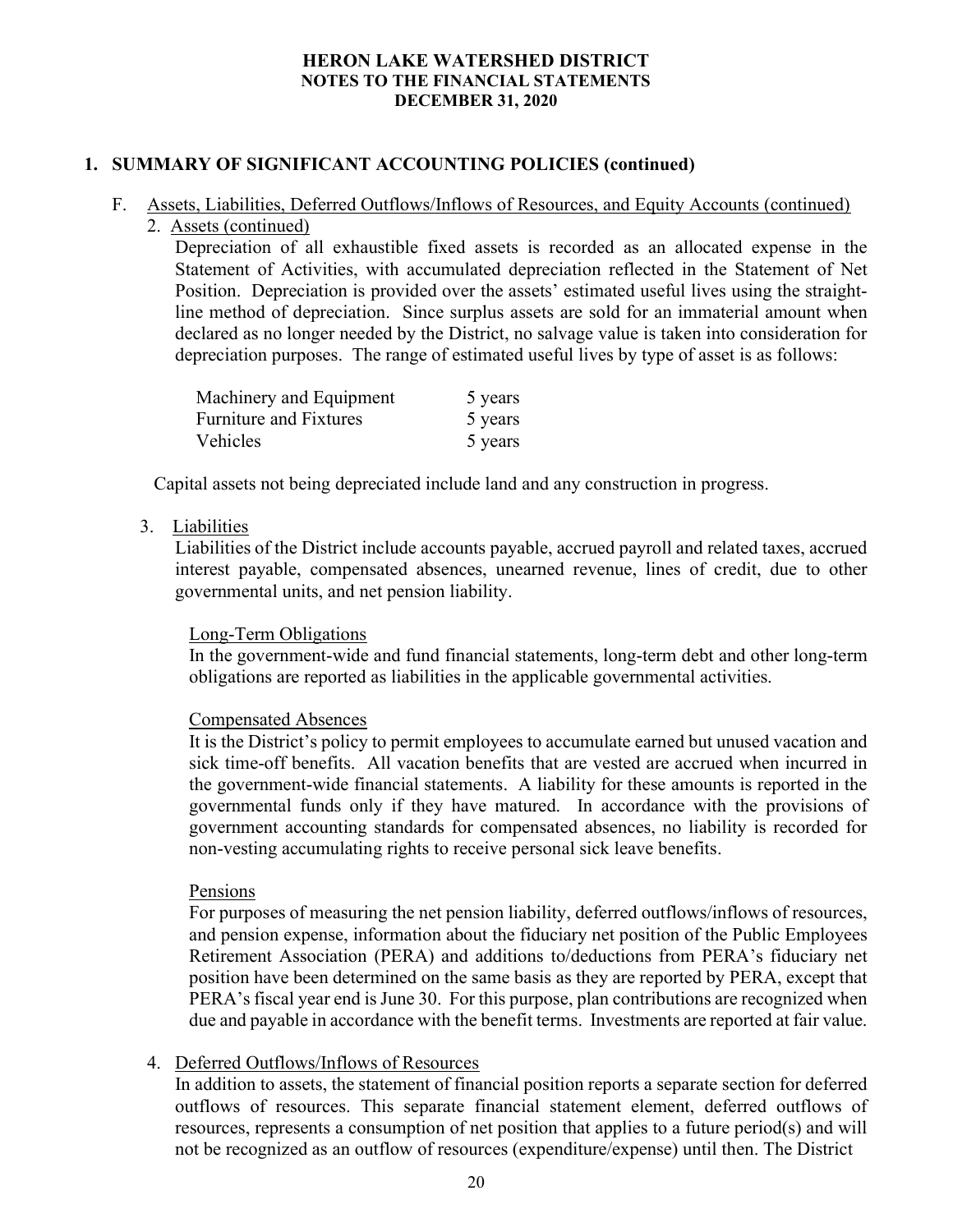# 1. SUMMARY OF SIGNIFICANT ACCOUNTING POLICIES (continued)

- F. Assets, Liabilities, Deferred Outflows/Inflows of Resources, and Equity Accounts (continued)
	- 4. Deferred Outflows/Inflows of Resources (continued)

reports deferred outflows of resources associated with pension. These outflows arise only under the full accrual basis of accounting and, accordingly, are reported only in the statement of net position.

In addition to liabilities, the statement of financial position reports a separate section for deferred inflows of resources. This separate financial statement element, deferred inflows of resources, represents an acquisition of net position that applies to a future period(s) and so will not be recognized as an inflow of resources (revenue or reduction of expense) until that time. For the District, deferred inflows of resources consist of pensions and property taxes. The District reports deferred inflows of resources associated with pension benefits. For the District, unavailable revenue included delinquent property taxes on the balance sheet. This inflow arises only under the full accrual basis of accounting and, accordingly, is reported only in the statement of net position.

# 5. Equity

# Government-wide Statements

Equity is classified as net position and displayed in three components:

- a. Investment in capital assets Consists of capital assets including restricted capital assets, net of accumulated depreciation.
- b. Restricted net position Consists of net assets with constraints placed on the use either by (1) external groups such as grantors, contributors, or laws or regulations of other governments; or (2) law through constitutional provisions or enabling legislation.
- c. Unrestricted net position "All other net position that does not meet the definition."

## Fund Financial Statements

Governmental fund equity is classified as fund balance. Fund balance is further classified in accordance with GASB 54. Fund balances are classified as nonspendable, restricted, committed, assigned or unassigned. The classifications are defined by GASB as the following:

- a. Nonspendable The nonspendable fund balance category includes amounts that cannot be spent because they are not in spendable form, or legally or contractually required to be maintained intact. The "not in spendable form" criterion includes but not limited to: prepaid expenses, inventory, and loans receivable.
- b. Restricted Fund balance is reported as restricted when constraints placed on the use of resources are either externally imposed by creditors (such as through debt covenants), grantors, contributors, or laws or regulations of other governments or is imposed by law through constitutional provisions or enabling legislation.
- c. Committed The committed fund balance classification includes amounts that can be used only for the specific purposes internally imposed by formal action of the Board of Managers. It requires formal action by the Board of Managers to remove or change the constraints placed on these resources.
- d. Assigned Amounts in the assigned fund balance classification are intended to be used by the Board of Managers for specific purposes but do not meet the criteria to be classified as restricted or committed.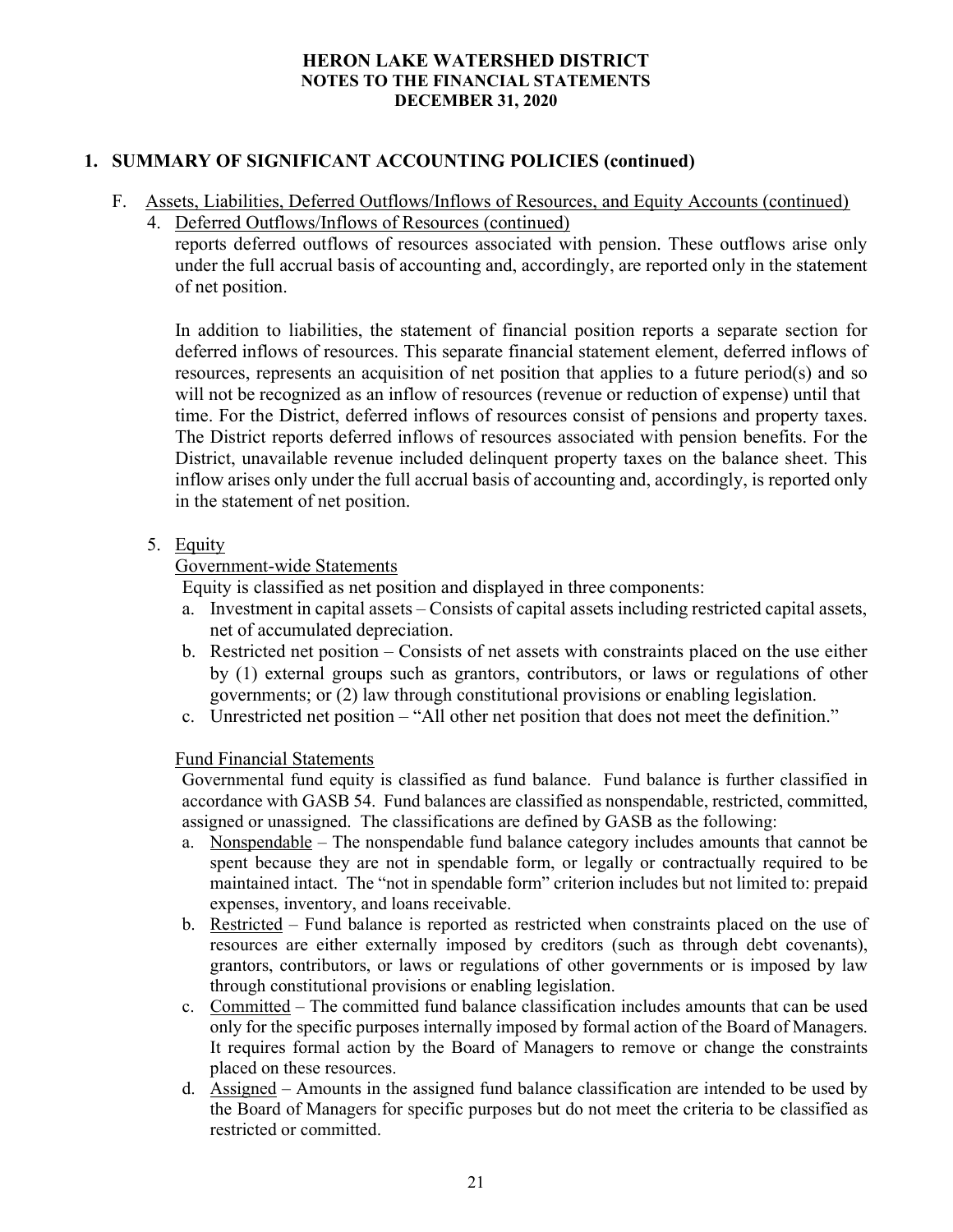# 1. SUMMARY OF SIGNIFICANT ACCOUNTING POLICIES (continued)

## F. Assets, Liabilities, Deferred Outflows/Inflows of Resources, and Equity Accounts (continued)

- 5. Equity (continued)
	- Fund Financial Statements (continued)
	- e. Unassigned Unassigned fund balance is the residual classification of the General Fund and includes all spendable amounts not contained in the other classifications.

The District applies restricted resources first when an expenditure is incurred for purposes for which restricted and unrestricted resources are available. The District considers committed, assigned and unassigned fund balances, respectively, to be spent when expenditures are incurred for purposes for which any of the fund balance classifications could be used.

The Heron Lake Watershed District has not formally adopted a fund balance policy.

# G. Revenues and Expenses

## 1. Revenues

 Revenues resulting from exchange transactions, in which each party gives and receives essentially equal values, is recorded on the accrual basis when the exchange takes place. On a modified accrual basis, revenue is recorded in the fiscal year in which the resources are measurable and become available. Available means that the resources will be collected within the current fiscal year or are expected to be collected soon enough thereafter to be used to pay liabilities of the current fiscal year. For the District, available means expected to be received within sixty days of fiscal year end.

Non-exchange transactions, in which the District receives value without directly giving value in return, includes grants and donations. Revenues from grants and donations are recognized in the fiscal year in which all eligibility requirements have been satisfied. Eligibility requirements include timing requirements, which specify the year when the resources are required to be used or the year in which use is first permitted, matching requirements, in which the District must provide local resources to be used for a specified purpose, and expenditure requirements, in which the resources are provided to the District on a reimbursement basis. On a modified accrual basis, revenue from non-exchange transactions must be available before it can be recognized.

a. Intergovernmental

Intergovernmental revenues are reported in conformity with the legal and contractual requirements of the individual programs. Generally, grant revenue is recognized when the corresponding expenses are incurred.

# b. General Property Taxes

General property taxes are accrued and recognized in the year collectible. Real property taxes may be paid in two equal installments. The first payment is due on May 15 for both nonagricultural and agricultural property and the second payment is due on October 15 for nonagricultural and November 15 for agricultural property. Personal property taxes may be paid on February 28 and June 30. The counties are the collection agents for the levies. Taxes not collected as of December 31 are then classified as taxes receivable-delinquent.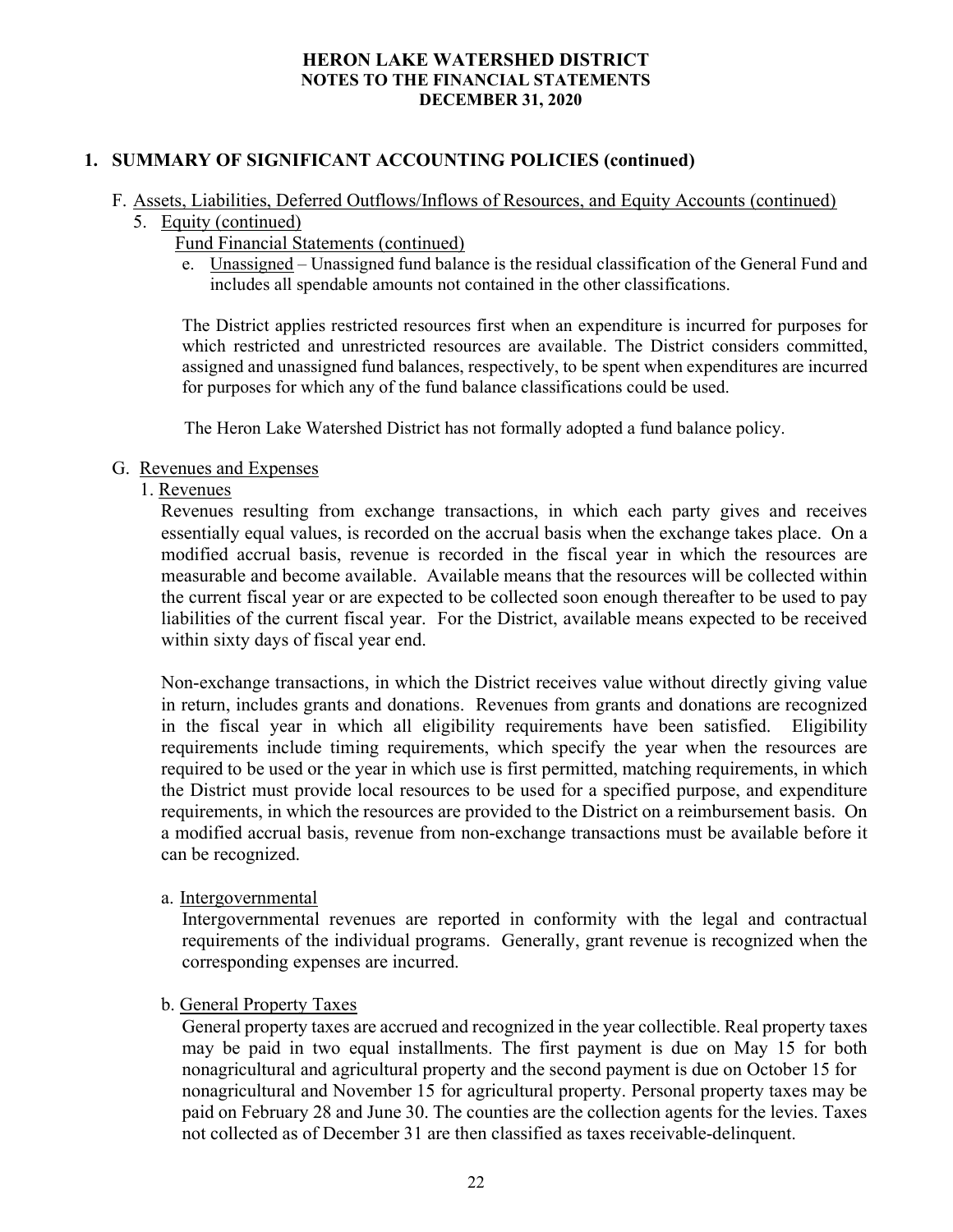## 1. SUMMARY OF SIGNIFICANT ACCOUNTING POLICIES (continued)

#### G. Revenues and Expenses (continued)

- 1. Revenues (continued)
	- c. Investment Income

Investment income and revenue from outlet and permit fees are recognized when earned since they are measureable and available. Other revenues are generally recognized when they are received in cash because they are usually not measurable until that time.

## 2. Expenses

## a. Project Expenses

 Project expenses represent costs that are funded from Federal, State, or district revenues. State project expenses consist of grants to participants for the Cost-Share Program other state-authorized projects. District project expenses are costs of materials and supplies in the sale of trees, tree planting, and other District projects.

# 2. DEPOSITS AND INVESTMENTS

## A. Deposits

Minnesota Stat. 118A.02 and 118A.04 authorizes the District to designate a depository for public funds and to invest in certificates of deposit. Minnesota Statute 118A.02 requires that all District deposits be covered by insurance, surety bond, or collateral. The market value of collateral pledged shall be at least ten percent more than the amount on deposit plus accrued interest at the close of the financial institutions banking day, not covered by insurance or bonds. All deposits are in category 1, low risk type investments.

Authorized collateral includes treasury bills, notes and bonds; issues of U.S. government agencies; general obligations rated "A" or better, revenue obligations rated "AA" or better, irrevocable standards letters of credit issued by the Federal Home Loan Bank; and certificates of deposit. Minnesota Statutes require that securities pledged as collateral be held in safekeeping in a restricted account at the Federal Reserve Bank or in an account at a trust department at a commercial bank or other financial institution that is not owned or controlled by the financial institution furnishing the collateral.

Custodial Credit Risk – Deposits. Custodial credit risk is the risk that in the event of a bank failure, the government's deposits may not be returned to it. The District does not have a deposit policy for custodial credit risk.

As of December 31, 2020, the carrying amount of the District's deposits with financial institutions was \$823,276, and the bank balance was \$1,033,430. The bank balance is categorized as follows:

| Insured by FDIC Insurance  | \$612,278   |
|----------------------------|-------------|
| Covered by Collateral      | 421,152     |
| Uninsured/Uncollateralized | O           |
| Total                      | \$1,033,430 |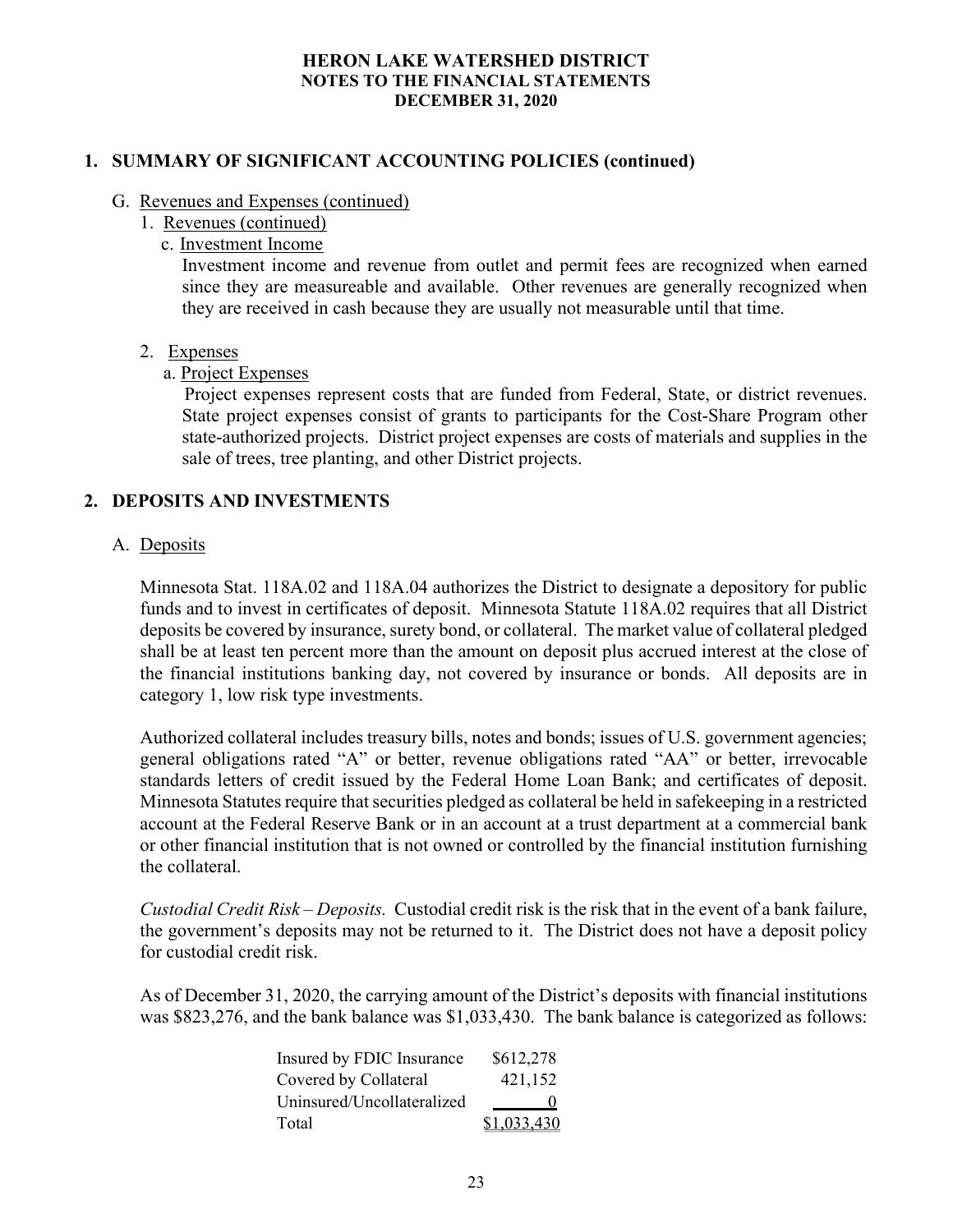## 2. DEPOSITS AND INVESTMENTS (continued)

#### B. Investments

The District may also invest idle funds as authorized by Minnesota Statutes as follow: direct obligations or obligations guaranteed by the United States or its agencies; shares of investment companies registered under the Federal Investment Company Act of 1940 that received the highest credit rating, are in one of the two highest rating categories by a statistical rating agency, and all of the investments have a final maturity of 13 months or less; general obligations rated "A" or better; revenue obligations rated "AA" or better, general obligations of the Minnesota Housing Agency rated "A" or better; bankers' acceptance of United States banks eligible for purchase by the Federal Reserve System; commercial paper issued by United States corporations or their Canadian subsidiaries, and maturing in 270 days or less; Guaranteed Investment Contracts guaranteed by corporations or their Canadian subsidiaries, and maturing in 270 days or less; Guaranteed Investment Contracts guaranteed by a United States commercial bank, domestic branch, domestic branch of a foreign bank, or a United States insurance company, and with a credit quality in one of the top two categories; repurchase or reverse purchase agreements and securities lending agreements with financial institutions qualified as a "depository" by the government entity, with banks that are members of the Federal Reserve System with capitalization exceeding \$10,000,000, a primary reporting dealer in U.S. government securities to the Federal Reserve Bank of New York, or certain Minnesota securities broker-dealers. The District does not have any investments policies that would further limit investment choices.

|                                                                                                                       |  | <b>Custodial Credit Risk Category</b> |  |           | Carrying               | Fair                   |
|-----------------------------------------------------------------------------------------------------------------------|--|---------------------------------------|--|-----------|------------------------|------------------------|
| Investment Type                                                                                                       |  |                                       |  |           | Value                  | Value                  |
| <b>Commercial Paper</b>                                                                                               |  |                                       |  |           |                        |                        |
| U.S. Agencies                                                                                                         |  |                                       |  |           |                        |                        |
| <b>U.S. Treasury Notes</b>                                                                                            |  |                                       |  |           |                        |                        |
|                                                                                                                       |  |                                       |  |           |                        |                        |
| Investment in<br>Nonparticipating interest<br>earning certificates of deposit<br><b>Total Investments</b><br>Deposits |  |                                       |  | \$828,773 | \$204,657<br>\$204,657 | \$204,657<br>\$204,657 |
| Total cash and investments                                                                                            |  |                                       |  |           | \$1,033,430            |                        |

Cash and investment balances at December 31, 2020, are as follows: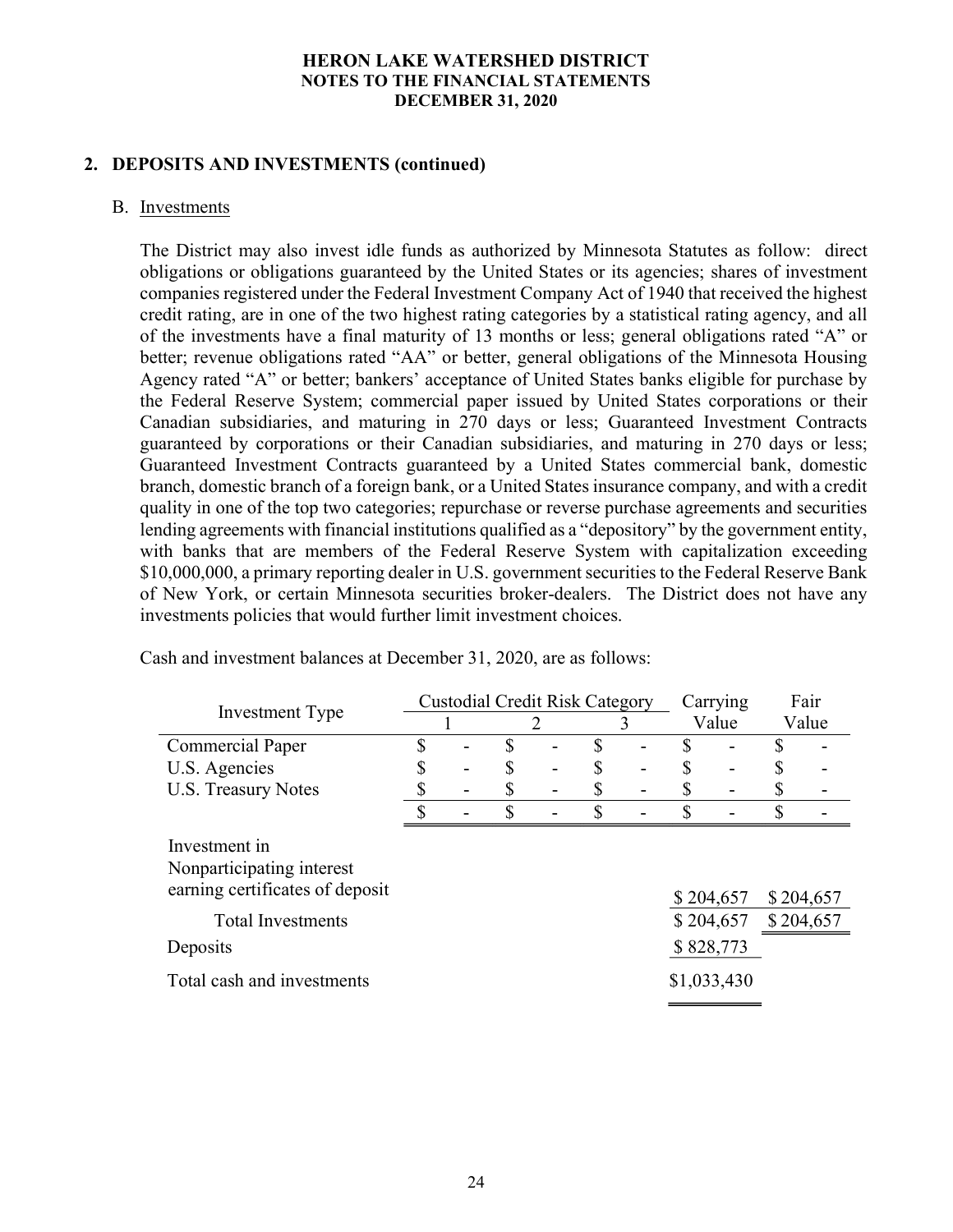# 3. NOTES RECEIVABLE

MPCA Continuation Loan –

The notes receivable for the MPCA Continuation Loan Program that began in 2000 is money that was borrowed for the purpose of assisting landowners with updates to septic systems and the purchase of equipment. The amount outstanding as of December 31, 2020, is \$469,762. The equipment and septic loans have a repayment period of seven years. This amount will be paid back within the designated period per individual loan.

# 4. DUE FROM OTHER GOVERNMENTAL UNITS

Due from other governmental units-local county public drainage system projects is in place to hold the costs for the local county public drainage system projects in process. Heron Lake Watershed District is the administrator of the projects. Each project requires a bond which holds the petitioners liable for any costs should a project get dismissed. If the projects are ultimately completed the County will assess the costs of each project to the landowner's affected by each project. The County will then collect from the landowners and reimburse Heron Lake Watershed from the costs of the projects. Figure 2020 and experiment to the served in the served of since the continuation of the containing and obverts with updates to septic systems and the containing as of December 31, 2020, is \$469,762. The ayment period of s

# 5. CAPITAL ASSETS

| ble for any costs should a project get dismissed. If the projects are ultimately completed the County<br>ill assess the costs of each project to the landowner's affected by each project. The County will then<br>llect from the landowners and reimburse Heron Lake Watershed from the costs of the projects. |    |          |                  |              |    |            |
|-----------------------------------------------------------------------------------------------------------------------------------------------------------------------------------------------------------------------------------------------------------------------------------------------------------------|----|----------|------------------|--------------|----|------------|
| <b>PITAL ASSETS</b>                                                                                                                                                                                                                                                                                             |    |          |                  |              |    |            |
| Capital asset activity for the year ended December 31, 2020, was as follows:                                                                                                                                                                                                                                    |    |          |                  |              |    |            |
|                                                                                                                                                                                                                                                                                                                 |    | 1/1/2020 | <b>Additions</b> | Deletions    |    | 12/31/2020 |
| Capital Assets Not Being Depreciated                                                                                                                                                                                                                                                                            |    |          |                  |              |    |            |
| Land                                                                                                                                                                                                                                                                                                            | S  | 18,000   | \$               |              | \$ | 18,000     |
| Capital Assets Being Depreciated                                                                                                                                                                                                                                                                                |    |          |                  |              |    |            |
| Office Equipment                                                                                                                                                                                                                                                                                                | \$ | 16,040   | 2,380            |              |    | 18,420     |
| Vehicles                                                                                                                                                                                                                                                                                                        |    | 16,669   |                  |              |    | 16,669     |
| Total                                                                                                                                                                                                                                                                                                           |    | 50,709   | 2,380            |              |    | 53,089     |
| <b>Accumulated Depreciation</b>                                                                                                                                                                                                                                                                                 |    | (30,302) | (1,712)          |              |    | (32,014)   |
| Governmental Capital Assets, Net \$                                                                                                                                                                                                                                                                             |    | 20,407   | \$<br>668        | $\mathbb{S}$ | \$ | 21,075     |
| Depreciation expense of \$1,712 for the year ended December 31, 2020, was charged to general                                                                                                                                                                                                                    |    |          |                  |              |    |            |
| government expense.                                                                                                                                                                                                                                                                                             |    |          |                  |              |    |            |

## 6. UNEARNED REVENUE

Unearned revenue represents advances from the State of Minnesota for various conservation projects. Revenues will be recognized when the related program expenses are recorded. Unearned revenue for the year ended December 31, 2020, consists of the following:

| $MN$ Dept of Agriculture – Cover Crop Effects | \$1,704  |
|-----------------------------------------------|----------|
| <b>TMDL</b> Implementation                    | \$42,650 |
| Heron Lake Area Conservation Program          | \$ 1.470 |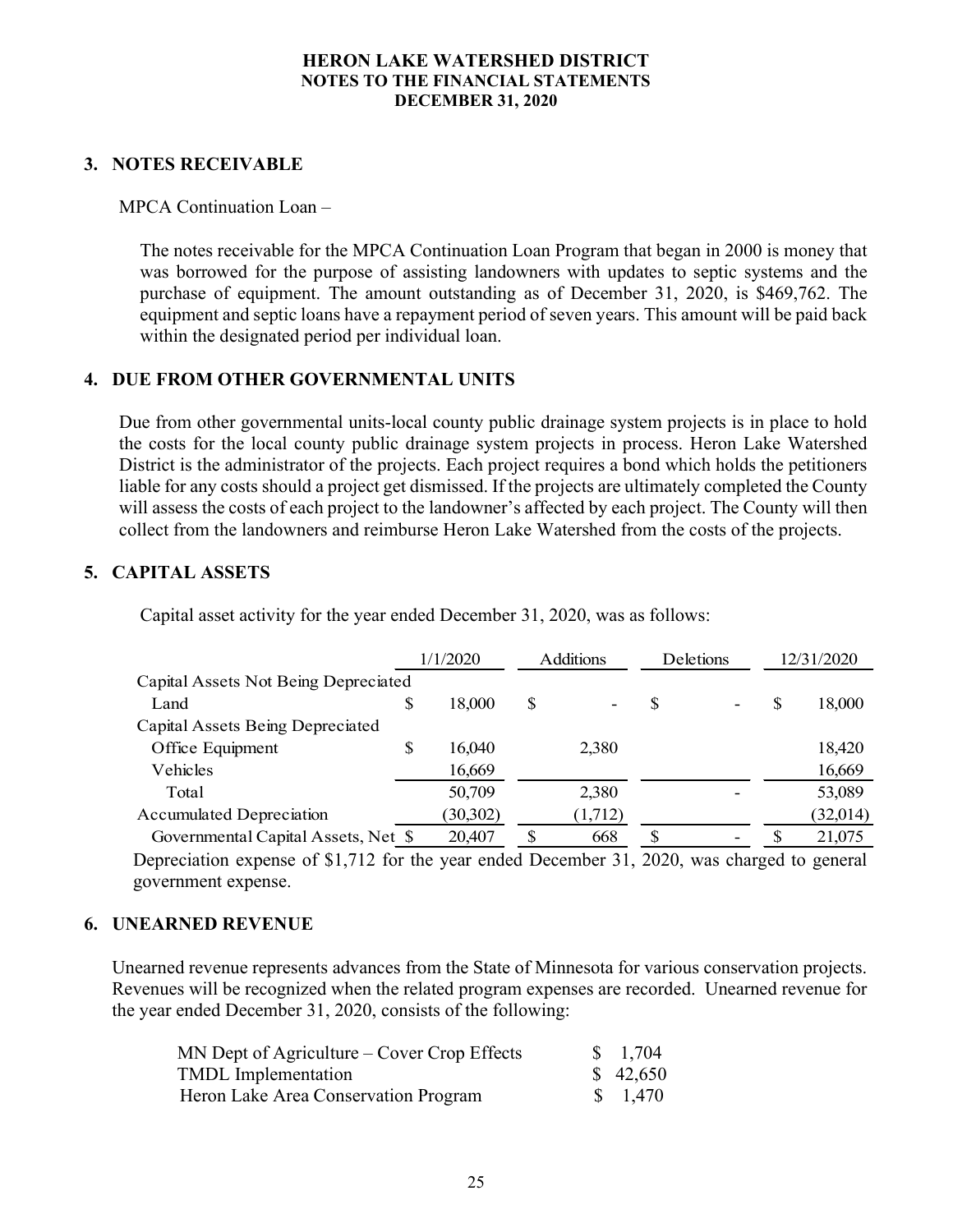# 7. COMPENSATED ABSENCES

Changes in compensated absences for the period ended December 31, 2020, are:

| Balance – January 1, 2020                   | \$19,324 |
|---------------------------------------------|----------|
| Increase (Decrease) in compensated absences | (1, 468) |
| Balance – December 31, 2020                 | \$17,856 |

There were no compensated absences payable to terminated employees as of December 31, 2020. However, the balance at the end of the year is considered to be short-term in nature as employees eligible for payouts both subsequently resigned at the beginning of 2021.

## 8. LINES OF CREDIT

The District opened a line of credit with Bremer Bank for up to \$9,300,000 for the purpose of covering costs of the public drainage system project implementations. The stated interest rate is 2.4% and is paid semi-annually. The note is secured by special assessments on the landowners. The balance due was \$7,830,097 as of December 31, 2020. The line will mature on September 1, 2022.

The District opened lines of credit with Currie State Bank for up to \$1,644,000 for the purpose of covering costs of the public drainage system project implementations. The stated interest rate is 4.5% and is paid semi-annually. The note is secured by certificates of deposit and savings accounts held by the District. The balance due was \$1,201,668 as of December 31, 2020. The lines will mature on November 1, 2021.

|                                  | Beginning   |             |                       | Ending       |
|----------------------------------|-------------|-------------|-----------------------|--------------|
|                                  | Balance     | Increases   | Decreases             | Balance      |
| Line of Credit Bremer Bank       | \$1,790,899 | \$6,039,198 | $\mathbf S$<br>$\sim$ | \$ 7,830,097 |
| Line of Credit Currie State Bank | 804.149     | 397.519     |                       | 1,201,668    |
| Total                            | \$2,595,048 | 6,436,717   |                       | \$9,031,765  |

# 9. ACCRUED LIABILITIES

Accrued liabilities consist of the following at December 31, 2020:

| <b>Accrued Interest Payable</b>       | \$ 358  |
|---------------------------------------|---------|
| Accrued Payroll and Employee Benefits | 993     |
| <b>Total Accrued Liabilities</b>      | \$1,351 |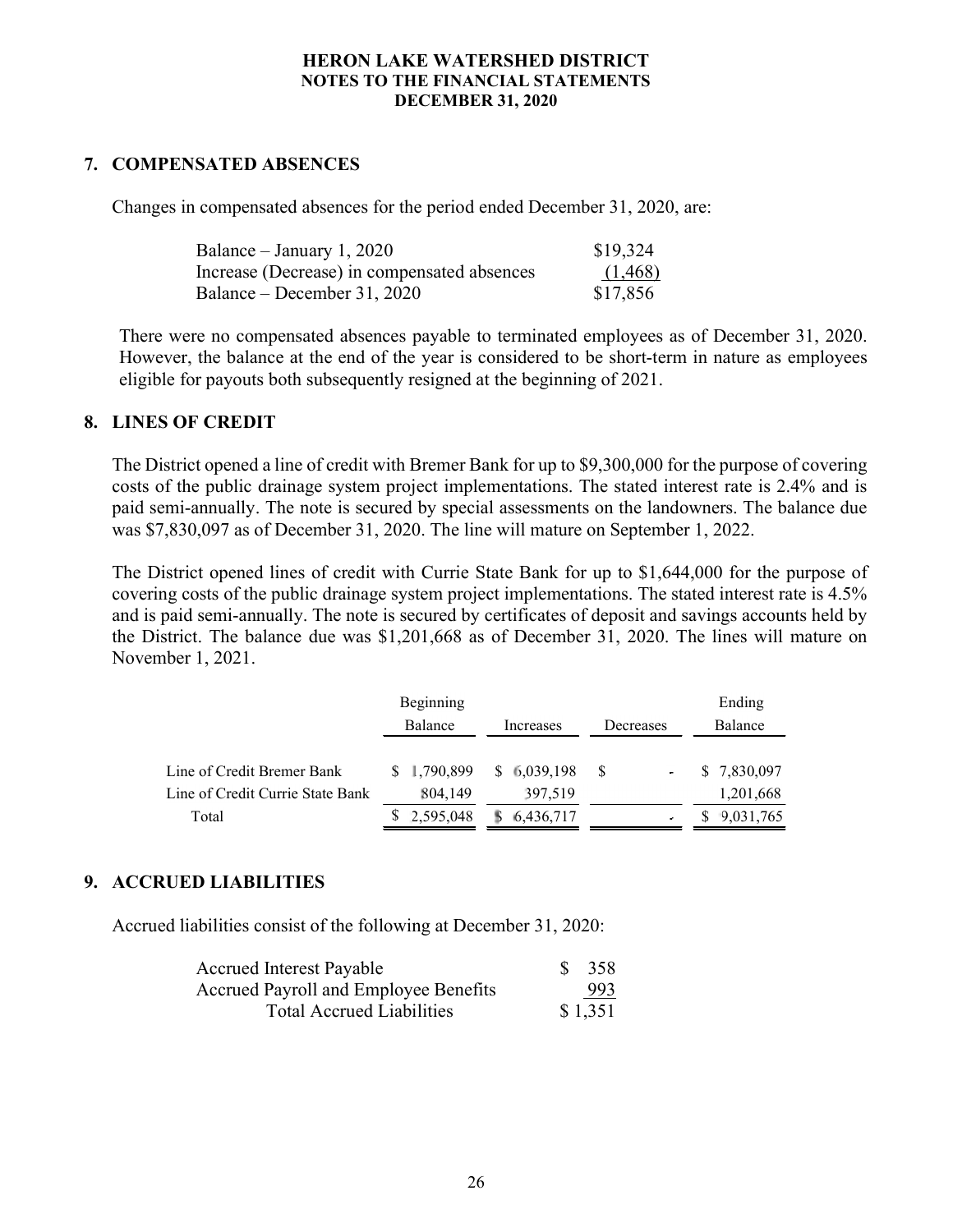# 10. DUE TO OTHER GOVERNMENTAL UNITS

Due to other governmental units-MPCA is for the loan program of updating septic systems and purchase of equipment by landowners. Of the original loan amounts totaling \$1,267,360, the balance receivable from recipients as of December 31, 2020, is \$200,344. Of total loan proceeds received by the District, payments remain on \$469,762. The proceeds are split between four separate MPCA loans, which each have their own payback schedule. The first is due in semiannual installments of \$28,215, including interest at 2%, to December 2021. The second is due in semiannual installments of \$18,317, including interest at 2%, to June 2026. The third is due in semiannual installments of \$26,184, including interest at 2%, to June 2024. The fourth is due to begin payback in June 2022. The original repayment schedule of this loan has set repayment terms due in semiannual installments of \$3,817 for ten years. ense or equipment by landowners. Or the original ioan amounts to Tampa Home and a more corrected by<br>
District, payments remain on \$469,762. The proceeds are split between four separate MPCA loans,<br>
District, payments rema

The contract states that the MPCA will review the fourth agreement in 2021, after the total amount of requested funds have been spent. Once the MPCA reviews exactly how much of the loan was extended, the MPCA will have the option to revise the amortization schedule and terms. We used the current terms as stated in the loan agreement to future payment table below. This is subject to change.

|                                                 |       | Beginning           |                       |                          | Ending                      |
|-------------------------------------------------|-------|---------------------|-----------------------|--------------------------|-----------------------------|
|                                                 |       | Balance             |                       |                          | Balance                     |
| Due to Other Governmental Units:<br><b>MPCA</b> | S     | 1/1/2020<br>501,448 | Increases<br>\$61,379 | Decreases<br>\$ (93,065) | 12/31/2020<br>\$<br>469,762 |
| Repayment for Future Years is as Follows:       |       |                     |                       |                          |                             |
| 2021                                            |       | \$104,327           |                       |                          |                             |
| 2022                                            |       | 55,849              |                       |                          |                             |
| 2023                                            |       | 56,848              |                       |                          |                             |
| 2024                                            |       | 57,868              |                       |                          |                             |
| 2025                                            |       | 58,907              |                       |                          |                             |
| 2026-2030                                       |       | 129,825             |                       |                          |                             |
| 2031                                            |       | 6,138               |                       |                          |                             |
|                                                 | Total | \$469,762           |                       |                          |                             |

## 11. RESTRICTED FUND BALANCE

Restricted fund balance at December 31, 2020 consists of the following:

Restricted for MPCA – The fund balance restriction represents accumulated resources available to provide for the loan program of updating septic systems and purchase of equipment by landowners.

Restricted for Grant Programs – Cover Crop Effects on Soil and Moisture and Soil Temperature, South Heron Lake TMDL Implementation, and Heron Lake Area Conservation Program.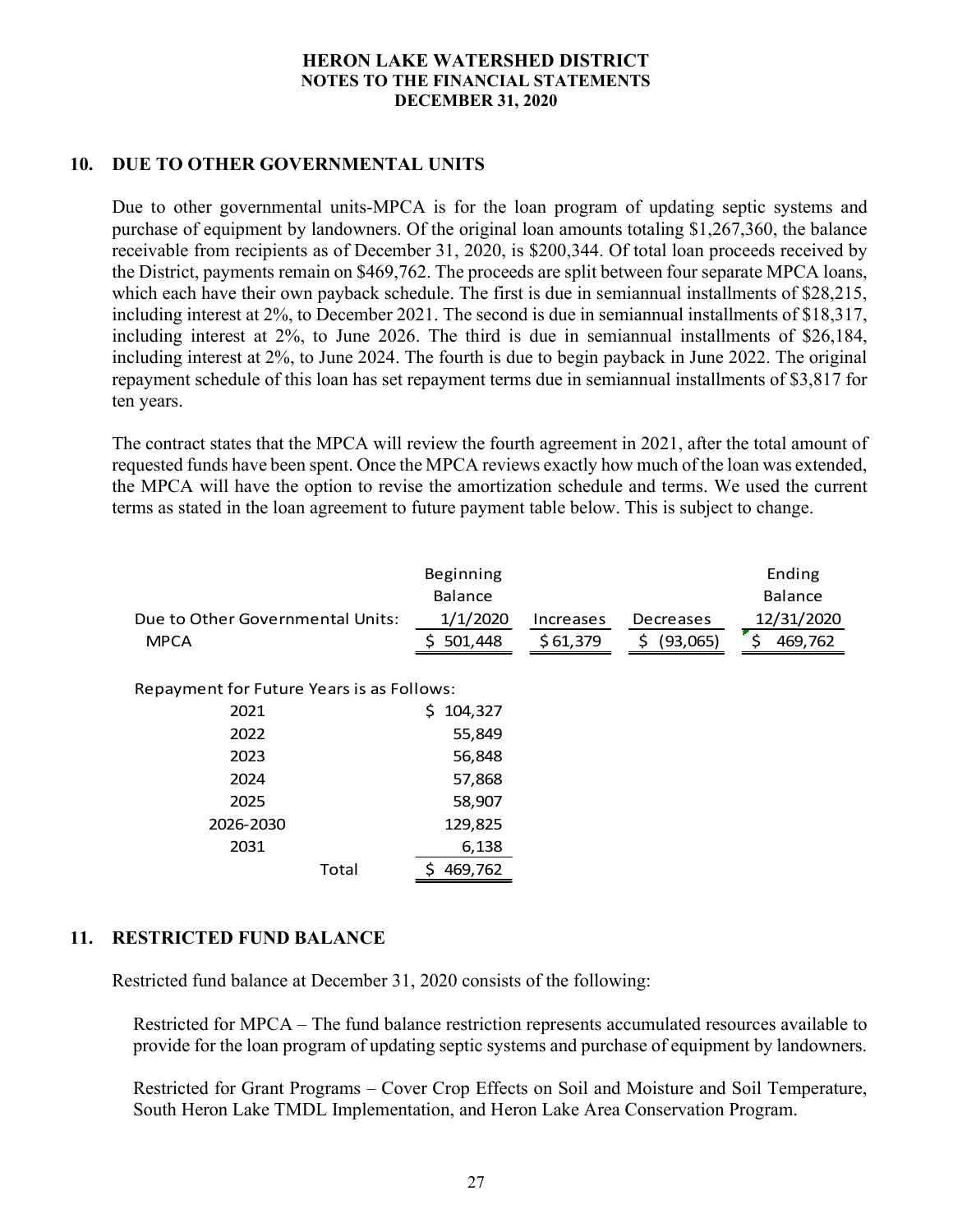# 12. PENSION PLAN

## Defined Benefit Pension Plan

#### A. Plan Description

The Heron Lake Watershed District participates in the following cost-sharing multiple-employer defined benefit pension plans administered by the Public Employees Retirement Association of Minnesota (PERA). PERA's defined benefit pension plans are established and administered in accordance with Minnesota Statutes, Chapters 353 and 356. PERA's defined benefit pension plans are tax qualified plans under Section 401(a) of the Internal Revenue Code.

#### General Employees Retirement Plan

All Full-time and certain part-time employees of the Heron Lake Watershed District, Minnesota, are covered by the General Employees Plan. General Employees Plan members belong to the Coordinated Plan. Coordinated Plan members are covered by Social Security.

#### B. Benefits Provided

PERA provides retirement, disability, and death benefits. Benefit provisions are established by state statute and can only be modified by the state legislature. Vested, terminated employees who are entitled to benefits but are not receiving them yet are bound by the provisions in effect at the time they last terminated their public service.

## General Employees Plan Benefits

General Employees Plan benefits are based on a member's highest average salary for any five successive years of allowable service, age, and years of credit at termination of service. Two methods are used to compute benefits for PERA's Coordinated Plan members. Members hired prior to July 1, 1989, receive the higher of Method 1 or Method 2 formulas. Only Method 2 is used for members hired after June 30, 1989. Under Method 1, the accrual rate for Coordinated members is 1.2 percent of average salary for each of the first 10 years of service and 1.7 percent of average salary for each additional year. Under Method 2, the accrual rate for Coordinated members is 1.7 percent of average salary for all years of service. For members hired prior to July 1, 1989, a full annuity is available when age plus years of service equal 90 and normal retirement age is 65. For members hired on or after July 1, 1989, normal retirement age is the age for unreduced Social Security benefits capped at 66.

Benefit increases are provided to benefit recipients each January. The postretirement increase is equal to 50 percent of the cost-of-living adjustment (COLA) announced by the SSA, with a minimum increase of at least 1 percent and a maximum of 1.5 percent. Recipients that have been receiving the annuity or benefit for at least a full year as of the June 30 before the effective date of the increase will receive the full increase. Recipients receiving the annuity or benefit for at least one month but less than a full year as of the June 30 before the effective date of the increase will receive a prorated increase. For members retiring on January 1, 2024, or later, the increase will be delayed until normal retirement age (age 65 if hired prior to July 1, 1989, or ag 66 for individuals hired on or after July 1, 1989). Members retiring under the rule of 90 are exempt from the delay to normal retirement.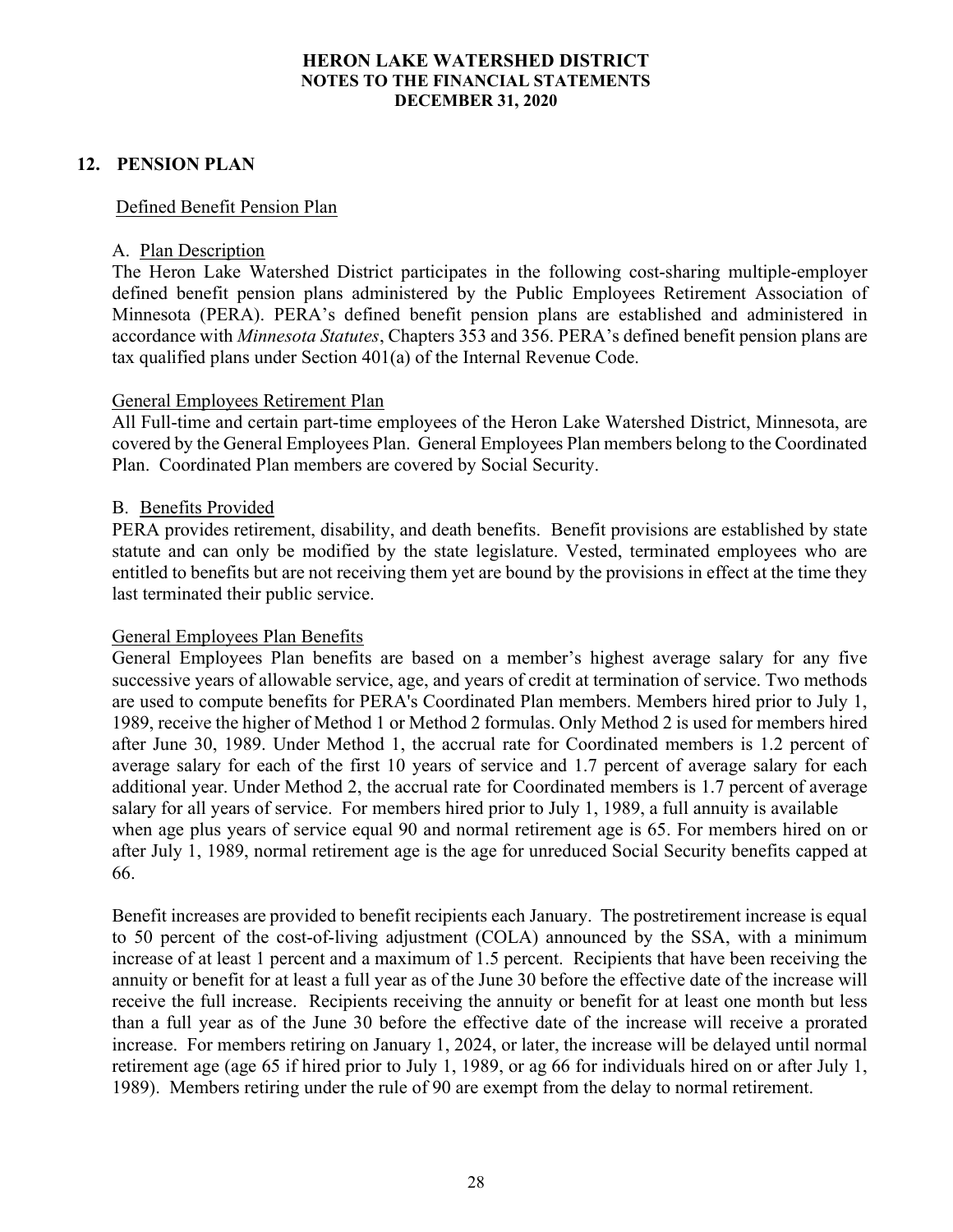## 12. PENSION PLAN (continued)

#### Defined Benefit Pension Plan (continued)

#### C. Contributions

Minnesota Statutes Chapter 353 sets the rates for employer and employee contributions. These statutes are established and amended by the state legislature.

#### General Employees Plan Contributions

Coordinated Plan members were required to contribute 6.50 percent of their annual covered salary in fiscal year 2020 and the Heron Lake Watershed District was required to contribute 7.50 percent for Coordinated Plan members. The Heron Lake Watershed District's contributions to the General Employees Fund for the year ended December 31, 2020, were \$9,255. The Heron Lake Watershed District's contributions were equal to the required contributions as set by state statute.

#### D. Pension Costs

#### General Employees Fund Pension Costs

At December 31, 2020, the Heron Lake Watershed District reported a liability of \$89,932 for its proportionate share of the General Employees Fund's net pension liability. The Heron Lake Watershed District's net pension liability reflected a reduction due to the State of Minnesota's contribution of \$16 million to the fund in 2020. The State of Minnesota is considered a non-employer contributing entity and the state's contribution meets the definition of a special funding situation. The State of Minnesota's proportionate share of the net pension liability associated with the Heron Lake Watershed District totaled \$2,690. The net pension liability was measured as of June 30, 2020, and the total pension liability used to calculate the net pension liability was determined by an actuarial valuation as of that date. The Heron Lake Watershed District's proportionate share of the net pension liability was based on the Heron Lake Watershed District's contributions received by PERA during the measurement period for employer payroll paid dates from July 1, 2019 through June 30, 2020, relative to the total employer contributions received from all of PERA's participating employers. At June 30, 2020, the Heron Lake Watershed District's proportionate share was .0015% which was no change from its proportionate share measured as of June 30, 2019.

| Heron Lake Watershed District proportionate share of net pension liability                                                 | \$89,932 |
|----------------------------------------------------------------------------------------------------------------------------|----------|
| State of Minnesota's proportionate share of the net pension<br>Liability associated with the Heron Lake Watershed District | 2.690    |
| Total                                                                                                                      | \$92,622 |

For the year ended December 31, 2020, the District recognized pension expense of \$7,986 for its proportionate share of General Employee Plan's pension expense. In addition, the District recognized an additional \$234 as pension expense (and grant revenue) for its proportionate share of the State of Minnesota's contribution of \$16 million to the General Employees Fund.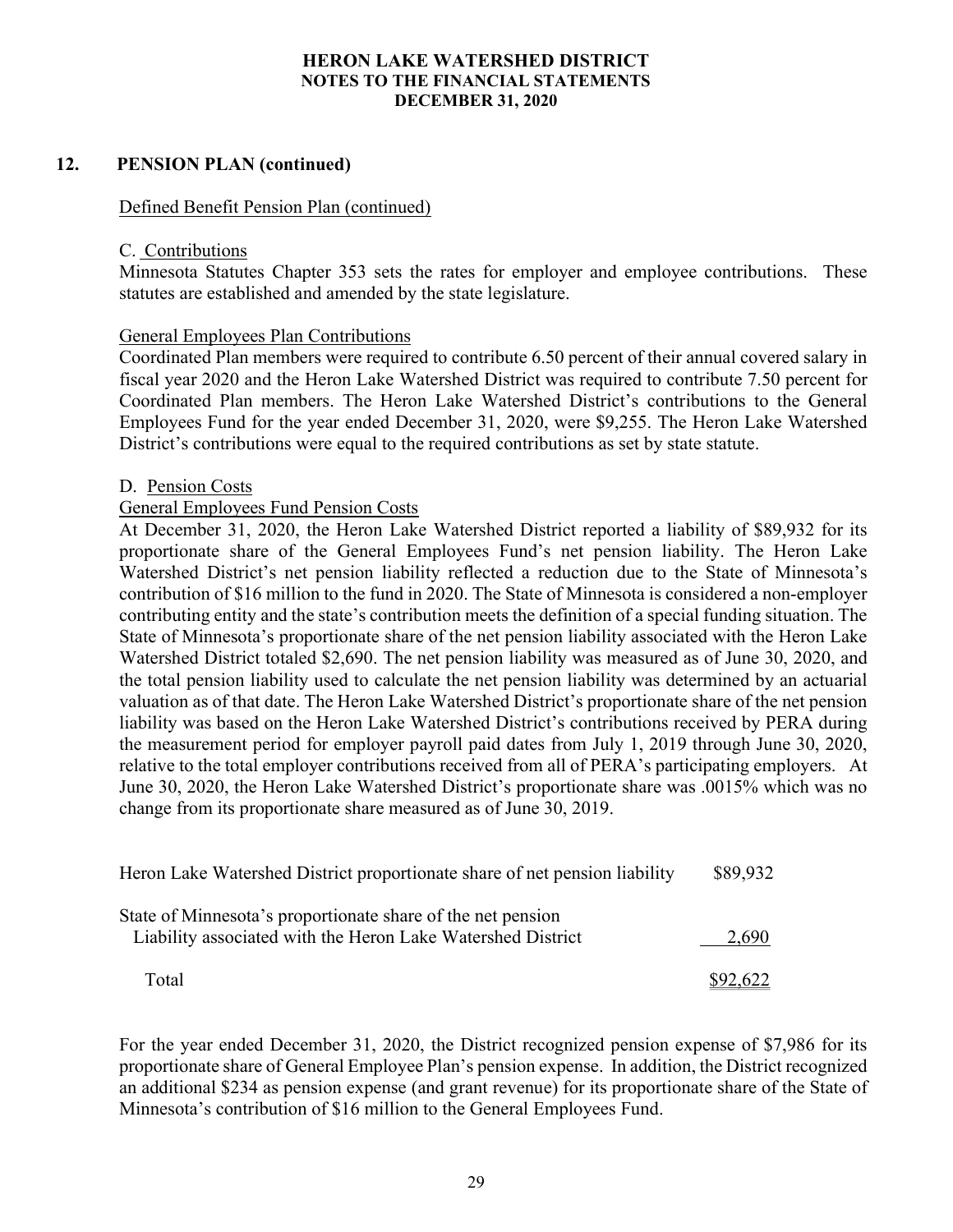# 12. PENSION PLAN (continued)

## D. Pension Costs (continued)

| <b>HERON LAKE WATERSHED DISTRICT</b><br><b>NOTES TO THE FINANCIAL STATEMENTS</b><br><b>DECEMBER 31, 2020</b>                                                                                                                                                   |                   |                  |
|----------------------------------------------------------------------------------------------------------------------------------------------------------------------------------------------------------------------------------------------------------------|-------------------|------------------|
| <b>PENSION PLAN (continued)</b><br>D. Pension Costs (continued)<br>At June 30, 2020, the District reported its proportionate share of General Employees Plan's deferred<br>outflows of resources and deferred inflows of resources from the following sources: |                   |                  |
|                                                                                                                                                                                                                                                                |                   |                  |
|                                                                                                                                                                                                                                                                | Deferred Outflows | Deferred Inflows |
|                                                                                                                                                                                                                                                                | of Resources      | of Resources     |
| Differences between projected and actual investment earnings                                                                                                                                                                                                   | \$9,093           | 8,310            |
| Changes in actuarial assumptions                                                                                                                                                                                                                               |                   | \$3,401          |
| Net Difference between expected and actual economic experience                                                                                                                                                                                                 | \$823             | 340              |
| Change in proportionate share of net pension liability.                                                                                                                                                                                                        |                   | \$4,370          |
| Contributions paid to PERA subsequent to the measurement date                                                                                                                                                                                                  | \$5,249           |                  |

\$5,249 reported as deferred outflows of resources related to pensions resulting from Heron Lake Watershed District, Minnesota's contributions to the General Employees Plan subsequent to the measurement date will be recognized as a reduction of the net pension liability in the year ended December 31, 2021. Other amounts reported as deferred outflows and inflows of resources related to GERF pensions will be recognized in pension expense as follows:

| Year Ended June 30: | Pension Expense Amount |
|---------------------|------------------------|
| 2021                | $(\$8,803)$            |
| 2022                | (\$1,585)              |
| 2023                | \$1,711                |
| 2024                | \$2,172                |
|                     |                        |

## Total Pension Expense

The total pension expense for all plans recognized by the Heron Lake Watershed District for the year ended December 31, 2020, was (\$15,764).

## E. Actuarial Assumptions

The total pension liability in the June 30, 2020, actuarial valuation was determined using the following actuarial assumptions:

| Inflation                           | $2.50\%$ per year |
|-------------------------------------|-------------------|
| <b>Active Member Payroll Growth</b> | $3.00\%$ per year |
| Investment Rate of Return           | 7.50%             |

Salary increases were based on a service related table. Mortality rates for active members, retirees, survivors and disabilitants were based on Pub-2010 General Employee Mortality table for the General Employees Plan for males or females, appropriate, with slight adjustments to fit PERA's experience. Cost of living benefit increases for retirees are assumed to be 1.25 percent per year for the General Employees Plan.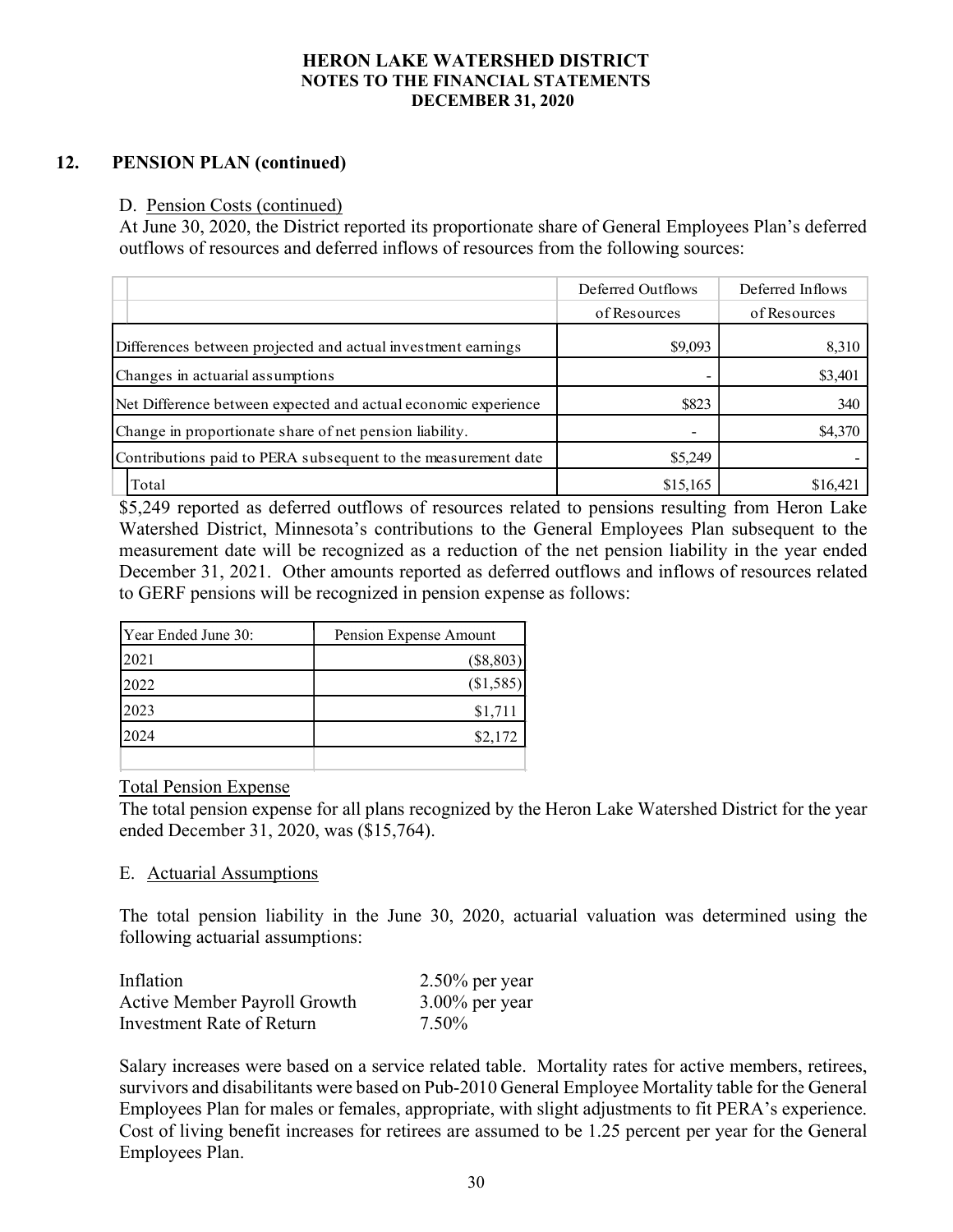# 12. PENSION PLAN (continued)

## E. Actuarial Assumptions (continued)

Actuarial assumptions used in the June 30, 2020, valuation were based on the results of actuarial experience studies. The most recent four-year experience study in the General Employees Plan was completed in 2019.

The following changes in actuarial assumptions and planned provisions occurred in 2020:

Changes in Actuarial Assumptions:

- The price inflation assumption was decreased from 2.5% to 2.25%
- The payroll growth assumption was decreased from 3.25% to 3.00%
- Assumed salary increase rates were changed as recommended in the June 30, 2019 experience study. The net effect is assumed rates that average .25% less than previous rates.
- Assumed rates of retirement were changed as recommended in the June 30, 2019 experience study. The changes result in more unreduced (normal) retirements and slightly fewer Rule of 90 and early retirements.
- Assumed rates of termination were changed as recommended in the June 30, 2019 experience study. The new rates were based on service and are generally lower than the previous rates for years 2-5 and slightly higher thereafter.
- Assumed rates of disability were changed as recommended in the June 30, 2019 experience study. The change results in fewer predicted disability retirements for males and females.
- The base mortality table for healthy annuitants and employees was changed from the RP-2014 table to the Pub-2010 General Mortality table, with adjustments. The base mortality table for disabled annuitants was changed from the RP-2014 disabled annuitant mortality table to the PUB-2010 General/Teacher disabled annuitant mortality table, with adjustments.
- The mortality improvement scale was changed from Scale MP-2018 to Scale MP-2019.
- The assumed spouse age difference was changed from two years older for females to one year older.
- The assumed number of married male new retirees electing the  $100\%$  Joint & Survivor option changed from 35% to 45%. The assumed number of married female new retirees electing the 100% Joint & Survivor option changed from 15% to 30%. The corresponding number of married new retirees electing the Life annuity option was adjusted accordingly.

Changes in Plan Provisions:

• The employer supplemental contribution was changed prospectively, decreasing from \$31.0 million to \$21.0 million per year. The State's special funding contribution was changed prospectively, requiring \$16.0 million due per year through 2031.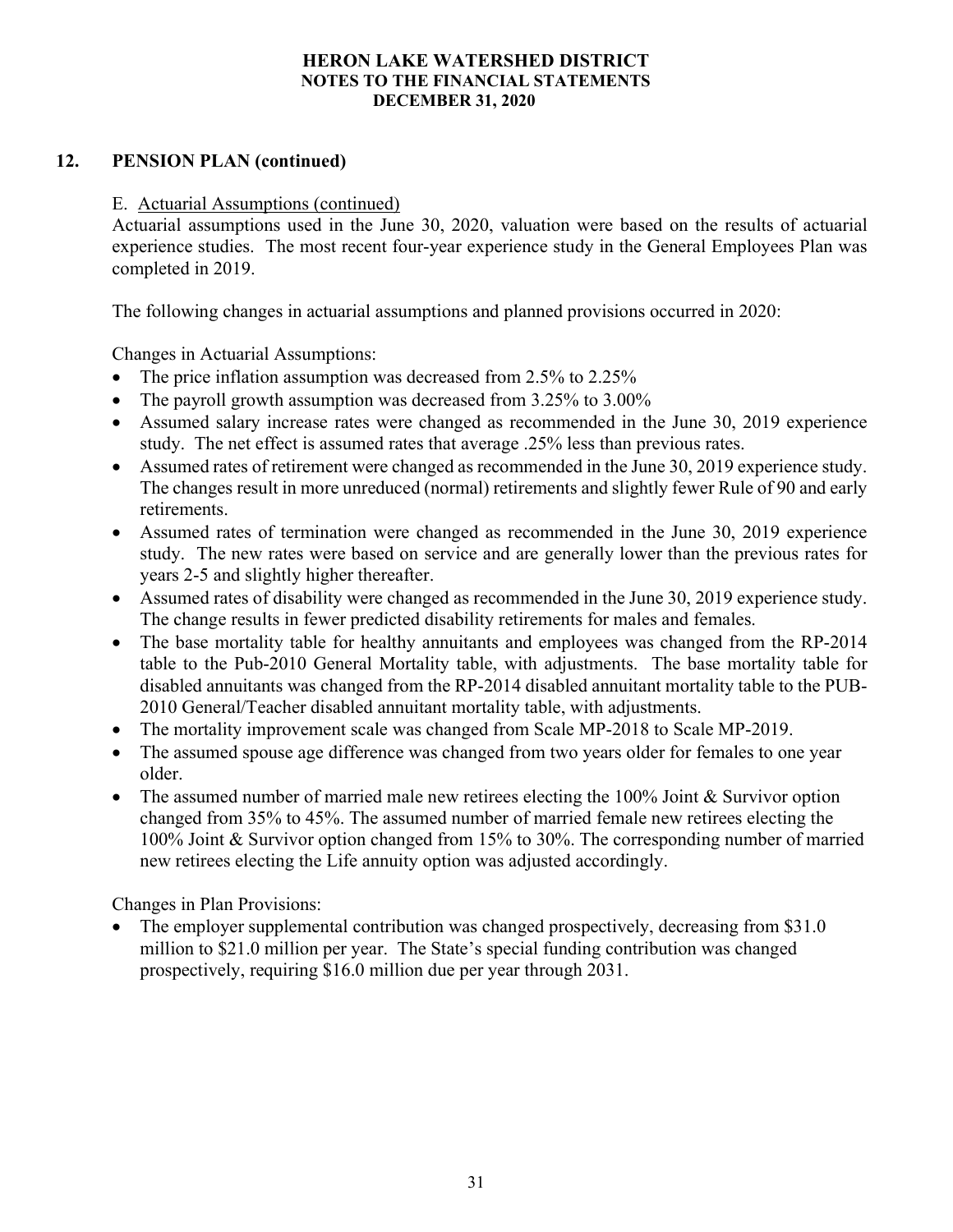# 12. PENSION PLAN (continued)

# E. Actuarial Assumptions (continued)

The State Board of Investment, which manages the investments of PERA, prepares an analysis of the reasonableness of the long-term expected rate of return on a regular basis using a building-block method in which best-estimate ranges of expected future rates of return are developed for each major asset class. These ranges are combined to produce an expected long-term rate of return by weighting the expected future rates of return by the target asset allocation percentages. The target allocation and best estimates of geometric real rates of return for each major asset class are summarized in the following table:

| Asset Class          | Target Allocation | Long-term Expected Real Rate<br>of Return |
|----------------------|-------------------|-------------------------------------------|
| Domestic Stocks      | 35.5%             | 5.10%                                     |
| International Stocks | 17.5%             | 5.30%                                     |
| Bonds                | 20.0%             | 0.75%                                     |
| Alternative Assets   | 25.0%             | 5.90%                                     |
| Cash                 | 2.0%              | $0.00\%$                                  |
| Total                | 100%              |                                           |

# F. Discount Rate

The discount rate used to measure the total pension liability in 2020 was 7.5%. The projection of cash flows used to determine the discount rate assumed that employee and employer contributions will be made at the rate specified in statute. Based on that assumption, each of the pension plan's fiduciary net position was projected to be available to make all projected future benefit payments of current active and inactive employees. Therefore, the long-term expected rate of return on pension plan investments was applied to all periods of projected benefit payments to determine the total pension liability.

## G. Pension Liability Sensitivity

The following presents the corporation's proportionate share of the net pension liability for all plans it participates in, calculated using the discount rate disclosed in the preceding paragraph, as well as what the corporation's proportionate share of the net pension liability would be if it were calculated using a discount rate 1 percentage point lower or 1 percentage point higher than the current discount rate:

|                                    | $1\%$ Decrease in |                                                 | 1% Increase in Discount |  |
|------------------------------------|-------------------|-------------------------------------------------|-------------------------|--|
|                                    |                   | Discount Rate $(6.5\%)$ Discount Rate $(7.5\%)$ | Rate $(8.5\%)$          |  |
| City's proportionate share of the  |                   |                                                 |                         |  |
| <b>GERF</b> net pension liability: | \$144,130         | \$89,932                                        | \$45,223                |  |

## H. Pension Plan Fiduciary Net Position

Detailed information about each defined benefit pension plan's fiduciary net position is available in a separately-issued PERA financial report. That report may be obtained on the Internet at www.mnpera.org; by writing to PERA at 60 Empire Drive #200, St. Paul, Minnesota, 55103-2088; or by calling (651) 296-7460 or 1-800-652-9026.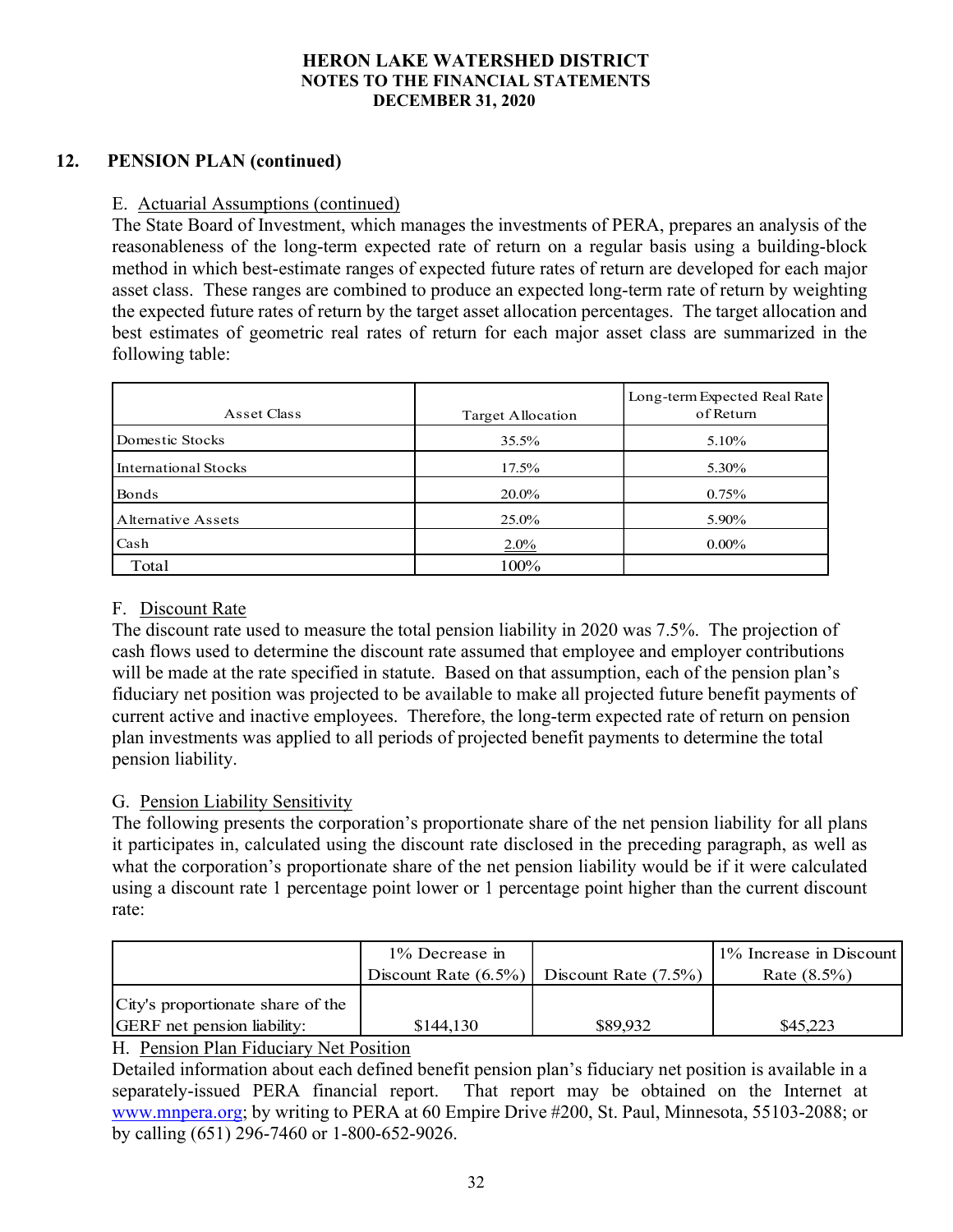# 13. RELATED PARTY TRANSACTIONS

During the normal course of business, the District purchases goods and services from employees of the District and sells goods and services to employees of the District. All transactions were conducted on terms consistent with transactions with unrelated parties. The amounts of such transactions are not material to the financial statements.

# 14. COMMITMENTS AND CONTINGENCIES

#### Grants and Aids

 The District receives significant financial assistance from numerous federal, state, and local government agencies in the form of grants and aid. The disbursement of funds received under these programs generally requires compliance with terms and conditions specified in the gran agreements and is subject to audit by grantor agencies. Any disallowed claims, including amounts already collected, may constitute a liability of the applicable fund. The amount, if any, of funds which may be disallowed by the agencies cannot be determined at this time although the District expects such amounts, if any, to be immaterial.

#### Leases

The District leases, on a month to month basis, office and meeting room facilities within the City of Heron Lake Community Center. Rental expense for 2020 was \$6,600.

The expected minimum rental amount to be expensed under the above arrangement for 2021 is \$6,600.

## 15. PRIOR PERIOD ADUSTMENTS

Net position and fund balance at the beginning of the year have been adjusted for the following item:

Deferred Revenue – Prior year reported deferred revenue was understated by \$30,750 with grant revenue being overstated by \$30,750. This was due to TMDL Implementation grant funds that were received but had not been expended at December 31, 2019.

Due from Other Governmental Units – Prior year reported due from other governmental units was understated by \$225,914. This was due to expenses paid by the District for infrastructure projects that were previously written off as District expense but are actually to be reimbursed by other governmental units in 2021.

The net effect of the above mentioned adjustments was an increase in fund balance of \$195,164 from the prior reported fund balance of \$374,149.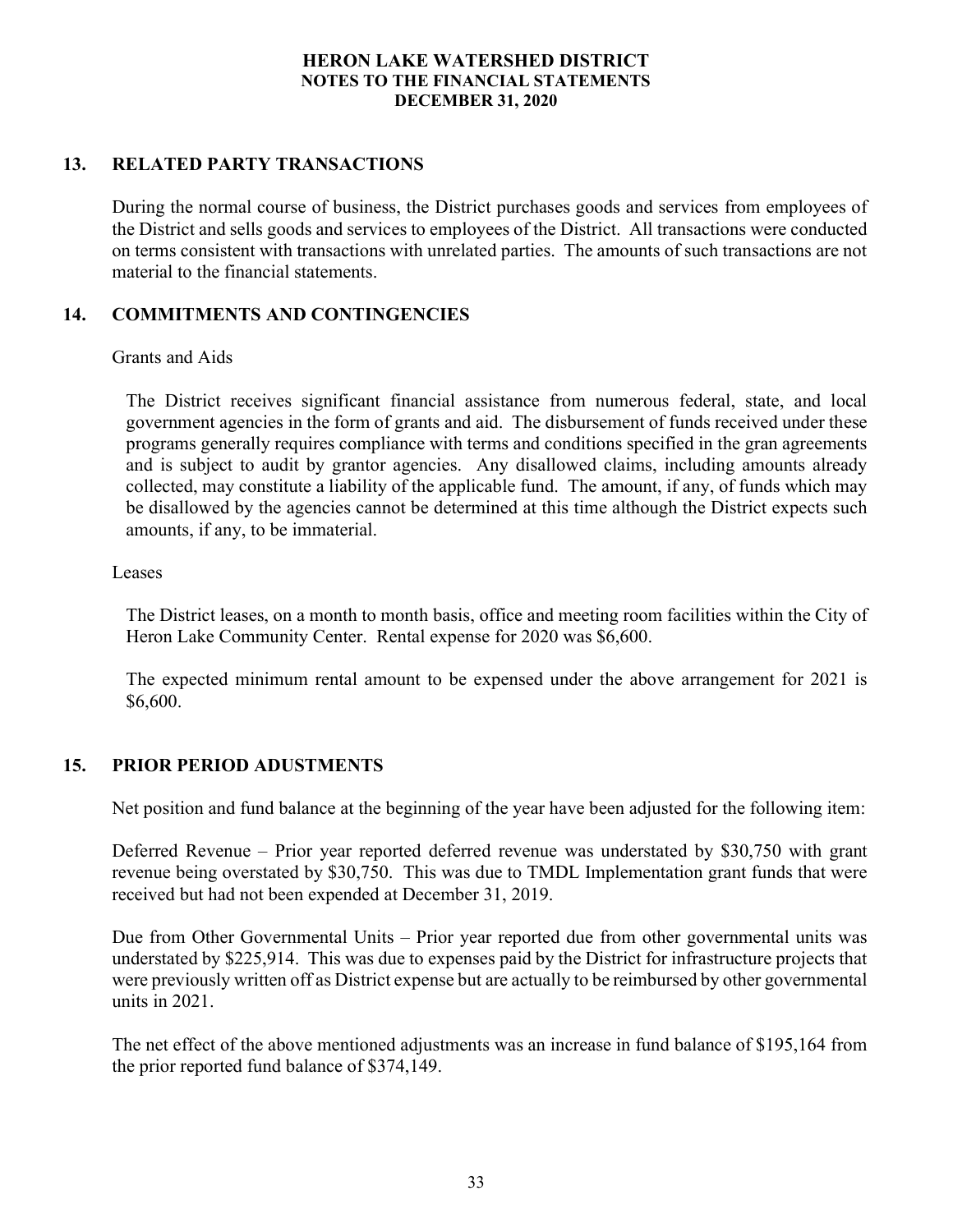# 15. PRIOR PERIOD ADUSTMENTS (continued)

Pension Liability – Prior year reported liability for Pensions was understated by \$40,643. Accordingly, net position required a decrease in this amount. Combined with the aforementioned \$195,164 increase in fund balance, the net restatement of net position was an increase of \$154,521 from the originally reported net position of \$309,515.

# 16. SUBSEQUENT EVENTS

On March 11, 2020, the World Health Organization declared the outbreak of a coronavirus (COVID-19) pandemic. As a result, economic uncertainties may negatively impact net income. Other financial considerations could also impact the District. As of the date of these financial statements, there has been little impact on the District and any future impacts are unknown due to the continued uncertainty of the pandemic. No adjustments have been made as a result of this uncertainty.